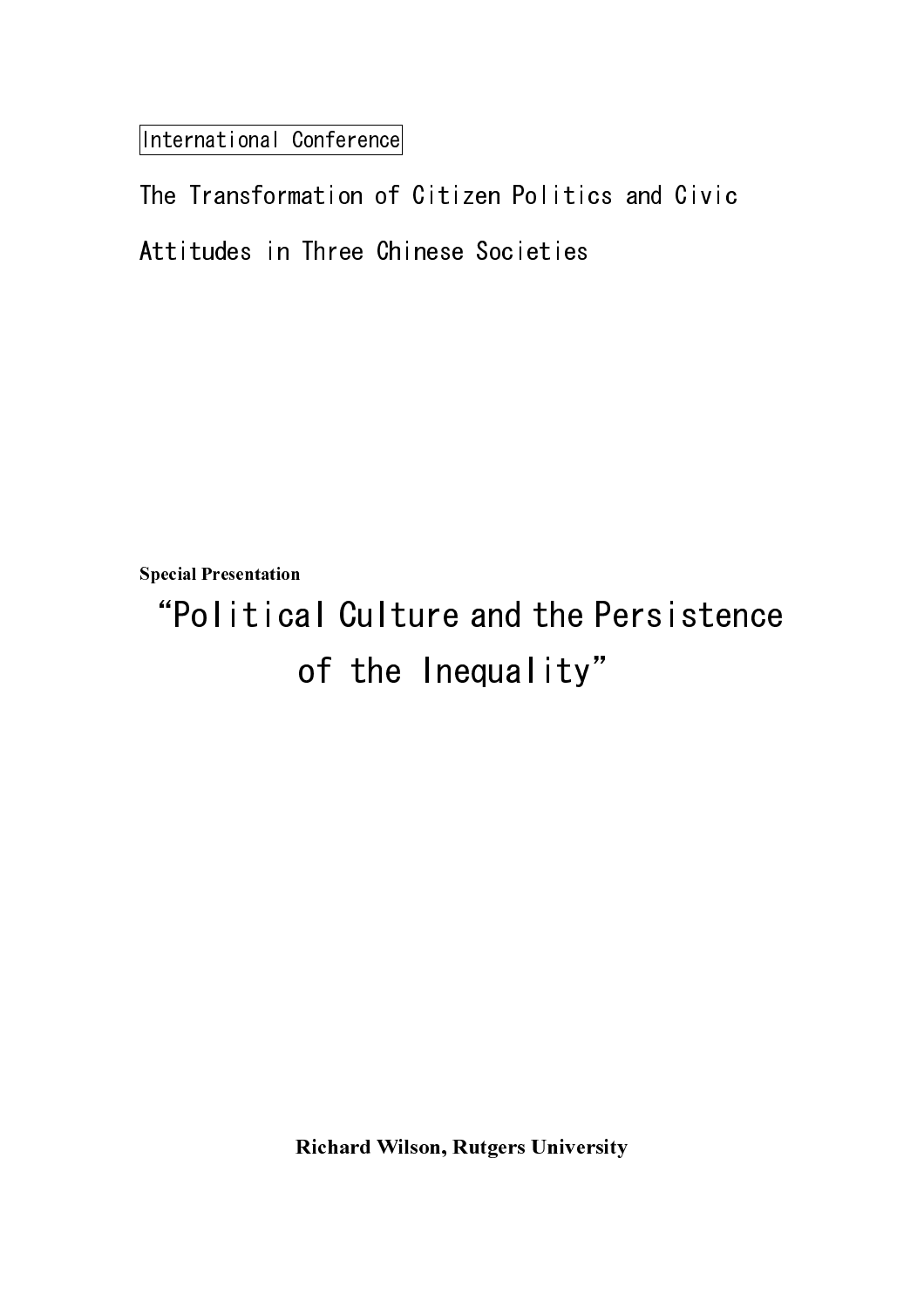Richard W. Wilson is a Distinguished Professor of Political Science at Rutgers University. Educated at Princeton University (B.A., M.A., and Ph.D.) he joined the Rutgers faculty in 1967 after serving in the U.S. Navy (retired at the rank of Captain) and following a brief career in business. In 1967 and 1968 he served as Dean of the Chinese Summer School at Middlebury College. From 1973 to 1981 he was University Director of International Programs with oversight responsibility for all international activities at the University. He is the author of four books (Compliance Ideologies, Cambridge University Press; Labyrinth, M.E. Sharpe; The Moral State, The Free Press; and Learning to be Chinese, The M.I.T. Press) as well as editor and co-editor of nine volumes dealing with various aspects of Chinese studies, political culture and moral behavior. In addition, he is the author of 35 articles and chapters in books plus numerous reviews. In 1987 he was a Visiting Fulbright Professor at Yonsei University in Korea and in 1998 he was a Visiting Professor at Peking University. He has lectured widely in China and is a permanent Guest Professor at Jilin University and at Xi'an Jiaotong University. In 2003 he served as Editor-in-Chief of *East Asia: An International Quarterly* before stepping down to take a third term as Chairman of the Rutgers Political Science Department. His current interests focus on the assumptions, methodologies and research strategies of different approaches to political culture and on how the functional role of political culture is influenced by biological, psychological and social structural variables.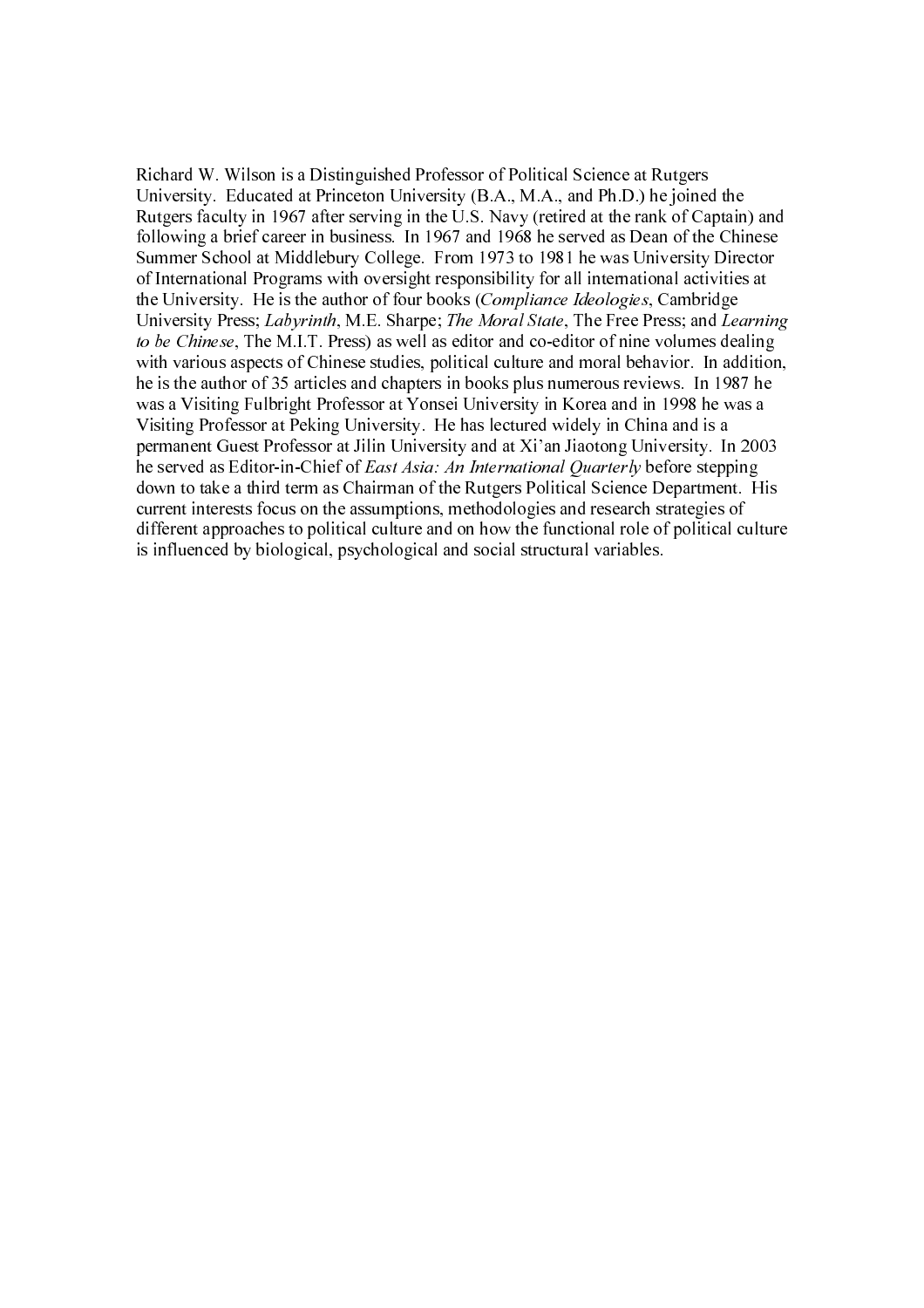## **POLITICAL CULTURE AND THE PERSISTENCE OF INEQUALITY**

### **ABSTRACT**

A definition of political culture is posited in which the values that regulate reciprocal altruism constitute a normative system that sustains social solidarity and stabilizes inequalities. These values dampen resentment over unequal rewards by justifying status differences and the exclusion of racial, ethnic, and religious groups, among others, from full participation in social life. Inequality is bolstered by conventional modes of moral reasoning that legitimize explanations for inequality that are embedded in law or emanate from authority.

Richard W. Wilson, Professor

Political Science Department Rutgers University 89 George Street New Brunswick, NJ 08901-1411 Tel: 732-932-9265 FAX: 732-932-7170 Email: rwwilson@rci.rutgers.edu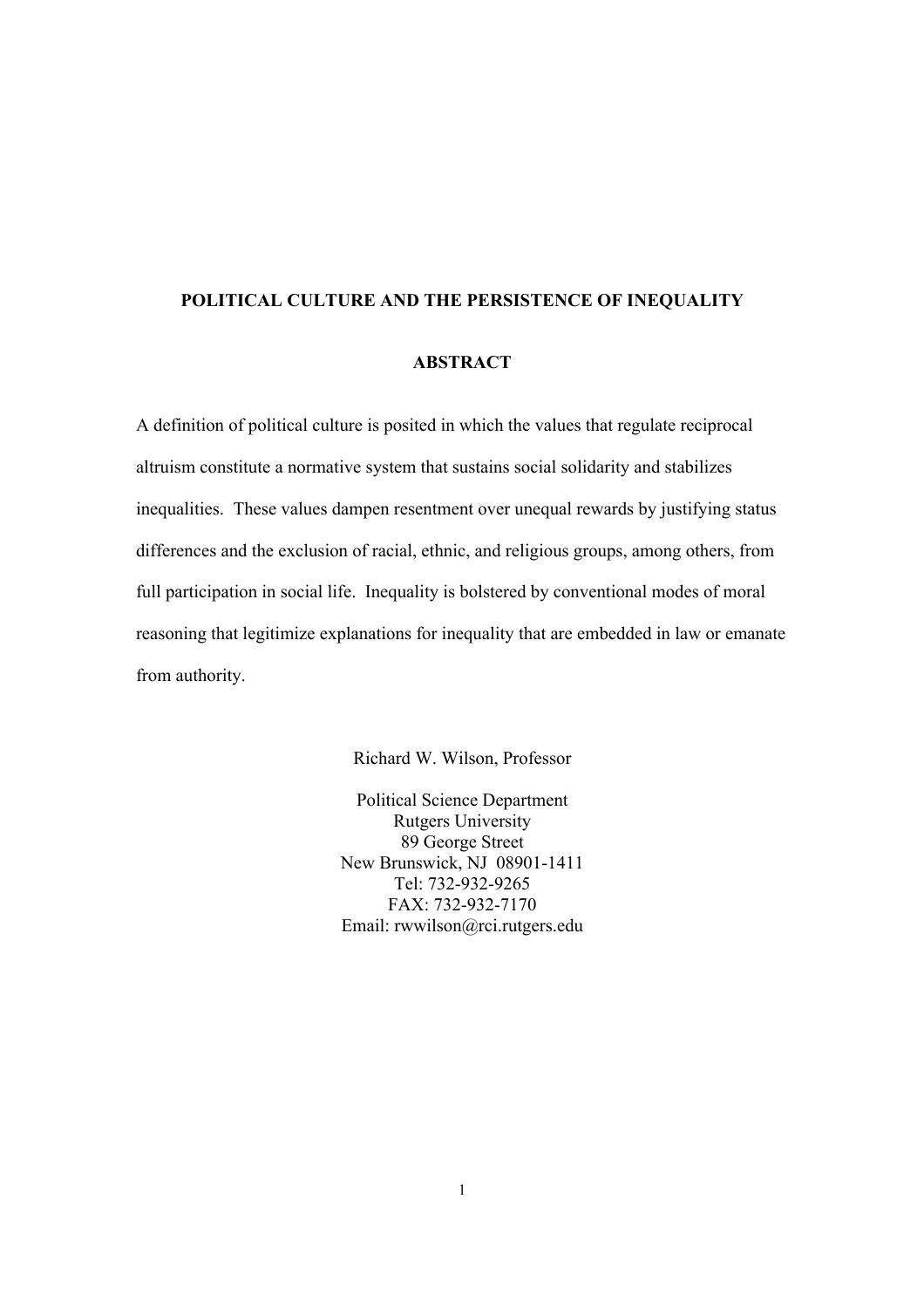# **INTRODUCTION**

Inequality is a notoriously complex subject (Rae and Yates, 1981), varying as it does by individual and group, by results, by opportunity, and by the nature of the rewards that exist. Some dimensions of inequality (results, for instance) may contradict others (opportunities), sometimes directly but at other times in subtle, non-intuitive ways. Inequality may be most obvious in the economic realm although this often reinforces political and social inequities. In this paper I will largely give data regarding economic inequality with subsidiary reference to how this condition affects political and social life.

Inequality is not a transient feature. As Vilfredo Pareto long ago documented, inequality exists in every known society although in different ways and to different degrees. (Buchanan, 2002:2) It arises from the interactive nature of social life (i.e., exchange) with built-in tendencies toward self-reinforcement as some individuals become increasingly able to manipulate greater rewards for self-advantage. As a consequence, in every society resources tend to migrate into the hands of a few (Buchanan, 2002:1)

 The scholarly output on inequality is voluminous and it is not my purpose to review this literature. Rather, the focus of this paper is on why inequality persists and how this persistence is related to political culture. I will ask why it is that discontent about inequality may exist, but revolutions are rare. In order to make this argument I will first provide brief examples of inequality drawn from China (PRC) and the United States. I will note the extent of inequality and some of the efforts that are being made to ameliorate this condition.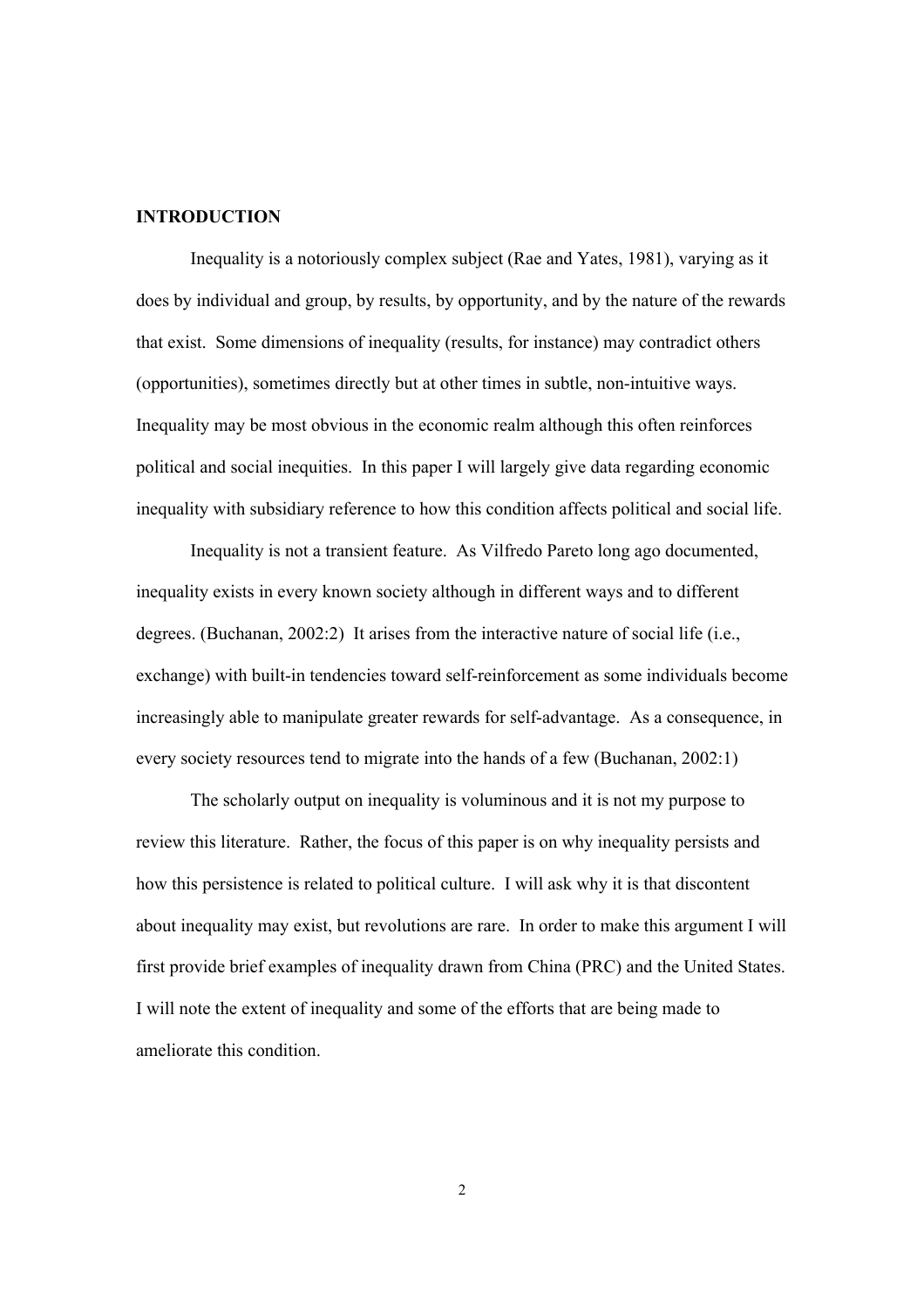#### **INEQUALITY IN CHINA AND THE UNITED STATES**

With a Gross Domestic Product (GDP) per capita of US\$966 China in 2002 ranked 102 out of 163 countries, ahead of Honduras and Bolivia but behind the Philippines (Taiwan was in  $29<sup>th</sup>$  place with a GDP per capita of \$12,533). It is a society that has seen a reduction in the number of people below the poverty line, from 200 million in 1980 to 70 million in 1995, at the same time that economic inequality has increased dramatically. (Han, 1997:1) The Gini coefficient, a measure of inequality, has risen steadily, from .389 in 1995 to .417 in 2000 (with 0 indicating complete equality and 1 complete inequality). China's level of inequality is now above what is generally considered the international danger level of 0.4.

 In terms of financial wealth, excluding the value of home real estate, China had the sixth fastest growth rate in the world for individuals with at least US\$ 1 million in assets. Although still relatively small when compared with the United States (with 2.272 High Net Worth Individuals in 2003) the number of millionaires in China increased 12% in 2003, pushing the national total to 236,000. (Chinadaily, August 27, 2004)

Impressive though the growth rate in millionaires is, signaling, as it does, an increasing concentration of wealth, it is sectoral inequality, especially between urban and rural areas, that is most noteworthy. Indeed, the Chinese Academy of Social Sciences has averred that the urban-rural gap in China is on a par with Zimbabwe, perhaps the highest in the world. After 20 years of economic reform urban residents earn 2.8 times more than rural people with little real decline in rural poverty since the late 1980s. Urban annual household per capita disposable income increased from 343 yuan in 1978 (the beginning of economic reforms) to 5,854 yuan in 1999, an annual increase of 14.5%.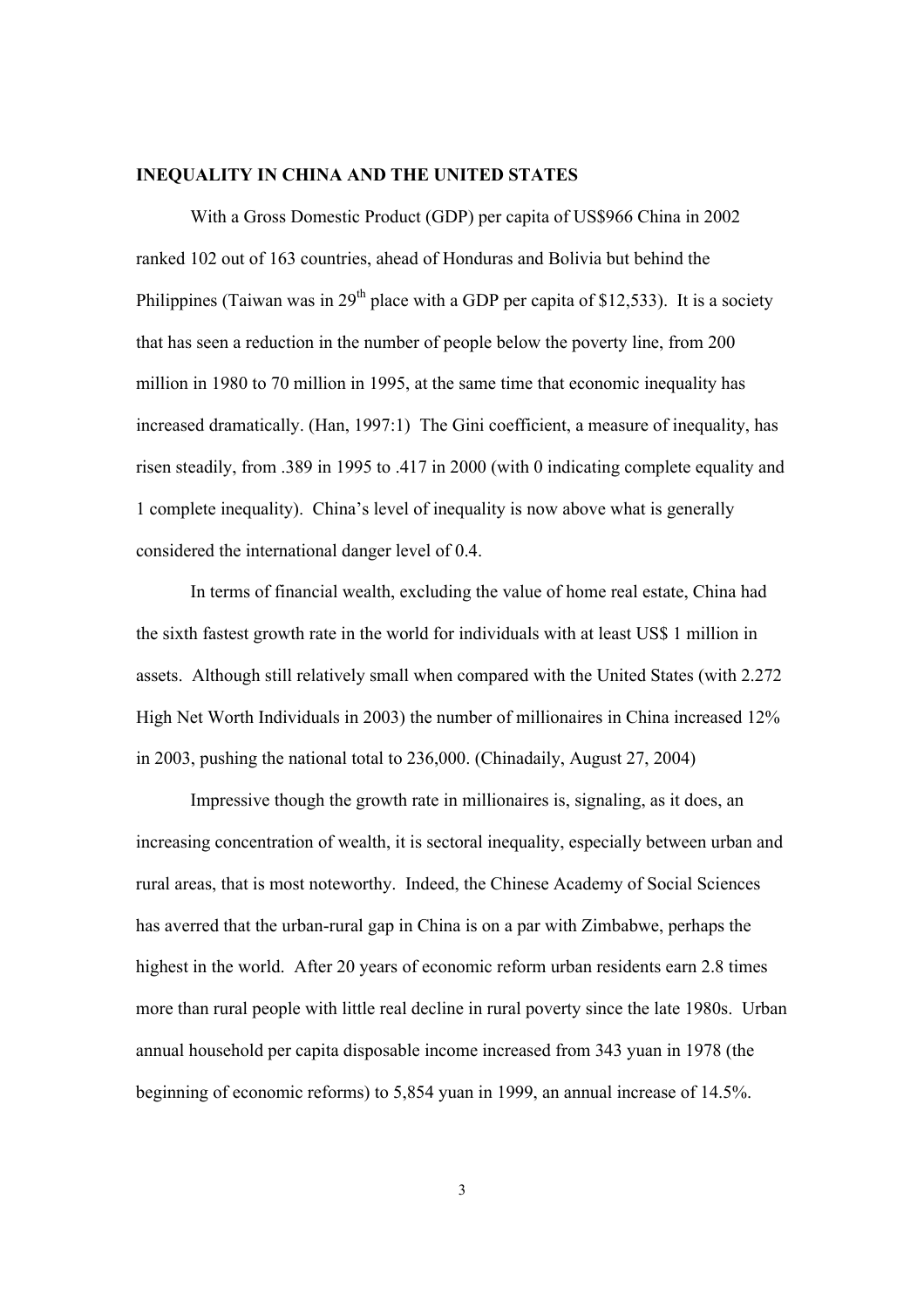(Xin, 2002:4) By 2003 the nationwide per capita disposable income had risen to 8,472 yuan while the net income of rural inhabitants was 2,622 yuan. (People's Daily, 2004) Moreover, rural poverty has been exacerbated by the loss of socialist job security and rudimentary health insurance. As a consequence rural incomes in China are only approximately 40% of urban incomes while in most countries (1995) this figure is 66% or more.

 China's major cities are predominantly situated along its eastern seaboard. As a consequence, the rural-urban gap masks sharp regional differences. In 1996 the per capita GDP and total GDP of the eastern region were 1.9 times and 5.5 times larger respectively than those of the western region. China's poverty belt is located predominantly in its central region. This area constitutes one-half of China's land mass and is home to 285 million people, equivalent to the population of the United States. The disparities among regions can be noted in differences in rural per capita incomes. While the income of farmers in the Shanghai suburbs averaged 5,596.37 yuan per year, the figure in Guizhou was far lower at 1,374.16 yuan. (People's Daily, 2001)

 In general, therefore, China's inequality characteristics are as follows: (1) growing wealth concentration; (2) severe differentiation among regions; (3) peak differentiation between urban and rural areas; and (4) serious internal differentiation within cities and rural areas. Perhaps the most de-stabilizing consequence of these differences is the link between inequality and unlawful or semi-lawful activities. The Chinese people view corruption (conservatively estimated at 13-16% of GDP), especially tax evasion, as the number one factor contributing to social instability. Disproportionate rewards flow especially into the hands of Communist Party members (who have a very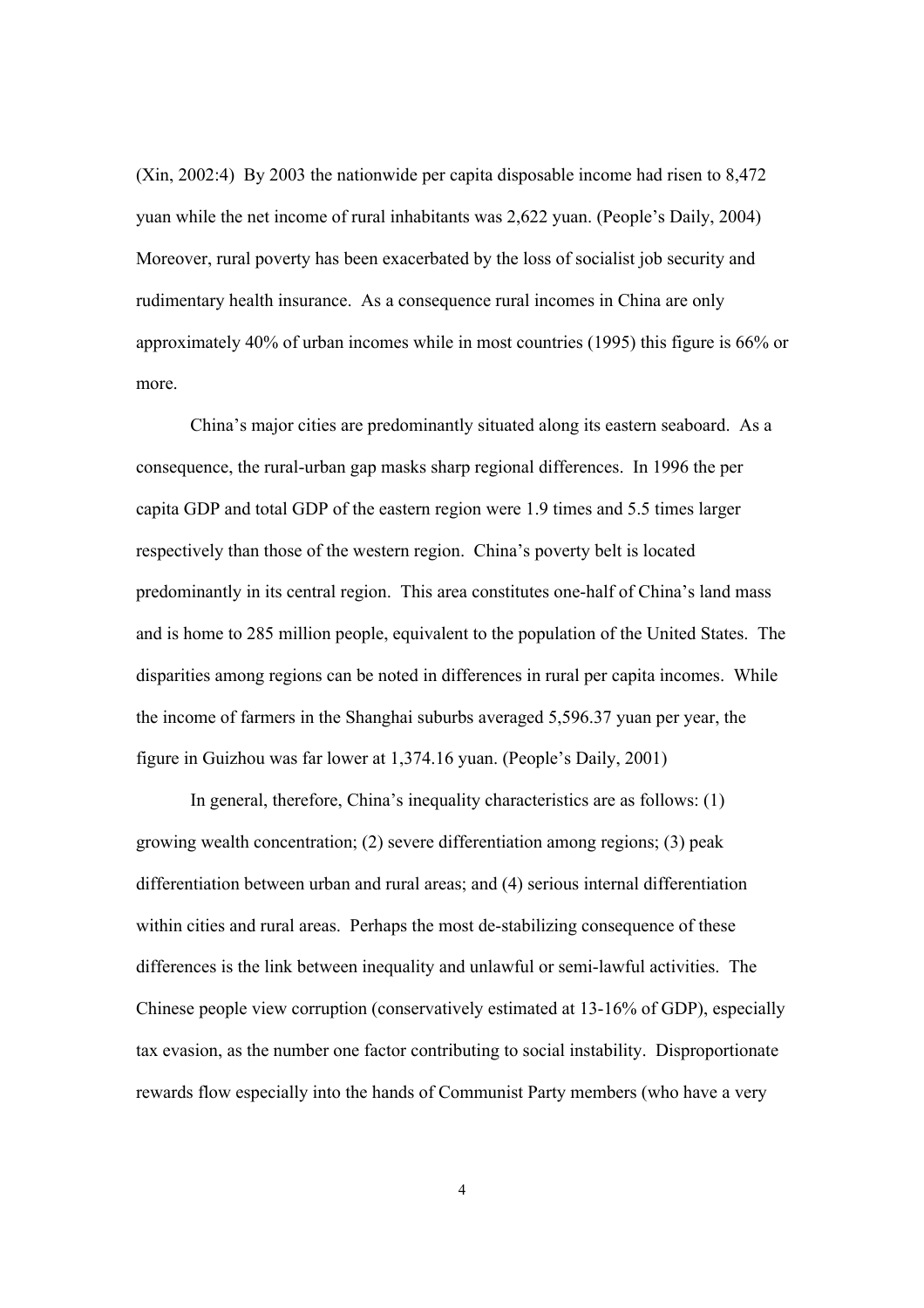small probability, perhaps 1 in 10, of getting caught). Although the poor and vulnerable have been able to accumulate some wealth, significant wealth accumulation comes from non-economic means such as buying larger and better housing at subsidized prices and receiving substantial gifts and bribes. In this regard Party members and their children have disproportionately benefited. For instance, in 1995 there was a 30% difference in net total wealth between households whose head was a Party member and those without. This difference increased to 37% in 1999. (Xin, 2002)

The United States, although far richer than China, ranking  $4<sup>th</sup>$  in the world out of 163 countries in terms of GDP per capita (in 2002), is also plagued by significant and increasing inequality. Although real wages have increased, income and wealth inequality have also increased and the wage gap between men and women has widened. Indeed, the net worth of the median American household fell 10% between 1989 and 1997 while the net worth of the top 1% is now 2.4 times the combined worth of the poorest 80% and is higher in the past decade than it was in the previous three decades. In 1995 the Gini coefficient for net worth was 0.87 and for financial wealth it was a staggering 0.94. The last time the United States saw a comparable degree of inequality was in the 1920s, just prior to the Great Depression. (Scott, 2000:29,30) Subsequent to the 1930s new norms of equality were established (the New Deal) but these unraveled in the 1980s and 1990s. In 2003, for example, for the third straight year, the ranks of the poor and those without health insurance grew. (Leonhardt, 2004: on line) Today large numbers of Americans are worse off than their counterparts in other advanced countries, with greater poverty and lower life expectancy. (Krugman, October 20, 2002:7-9)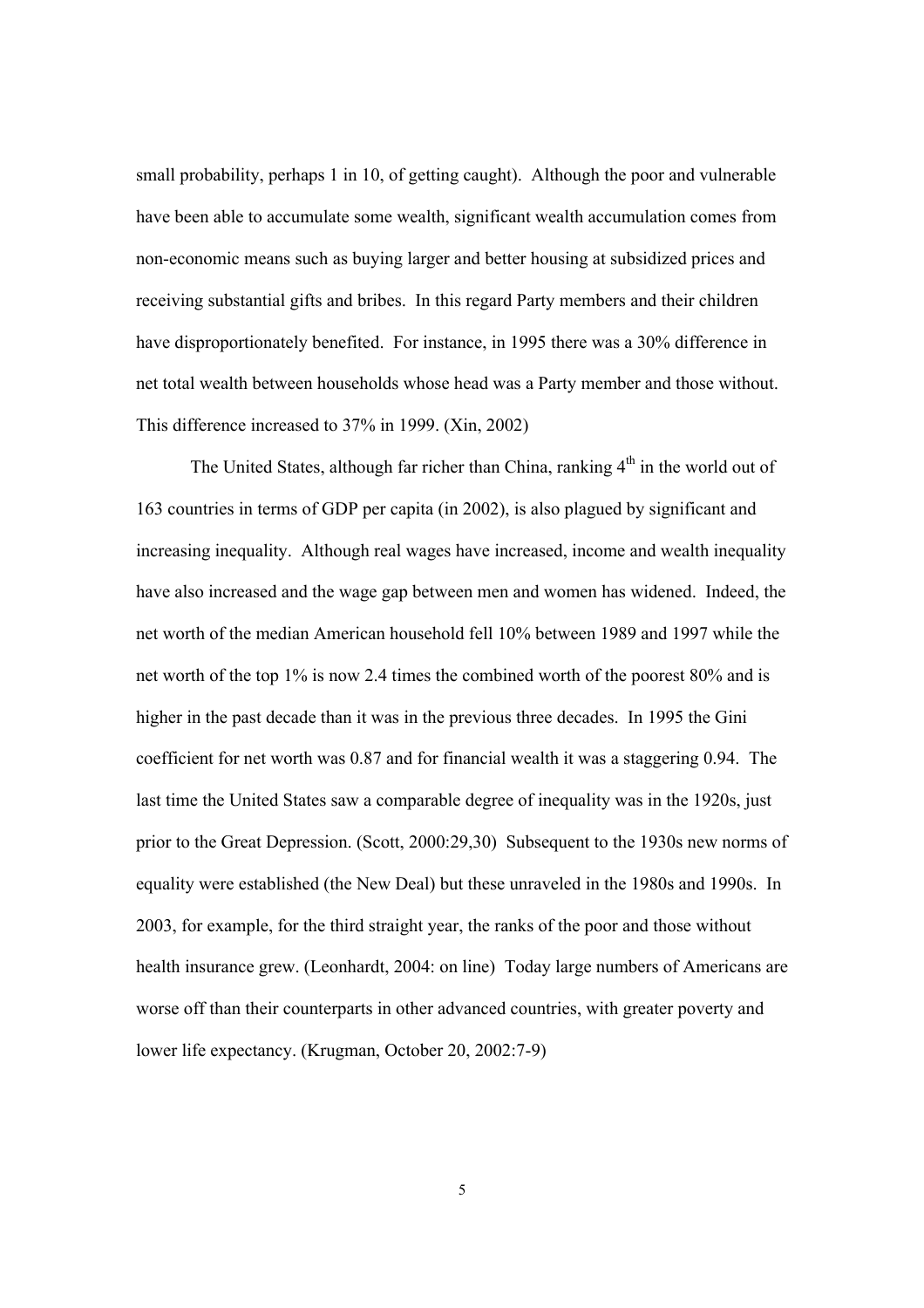One might well ask whether a plutocracy is now slowly emerging in America. There is, verifiably, an increasing concentration of income at the top. While the average annual salary (in 1998 dollars) went from \$32,522 in 1970 to \$35,864 in 1999, an increase of approximately 10%, the average real annual compensation of the top CEOs went from 1.3 million US dollars (3.9 times the pay of the average worker) to 37.5 million, more than 1,000 times the pay of ordinary employees. (Krugman, October 20, 2002:1-2) *Business Week* reports that the ratio of top executive to blue collar worker wages was 42:1 in 1980, 326:1 in 1998 and 419:1 in 1999. Over the past 30 years most of the gains to the top 10% went to the top 1% (whose wealth is now greater than the bottom 95%) while 60% of this went to the top 0.1% and half of this to the top 0.01%, a mere 13,000 taxpayers, who have an average income of \$17 million dollars. The aggregate figure for this small group is equal to the income of the 20 million poorest families and 300 times that of average families. (Krugman, October 20, 2002:3)

 From the standpoint of equality, these figures are grim. The distribution of wealth, however, would be more equal if race were removed as a factor. According to the United Nations, the net worth of whites in America is 8 times that of blacks and 12 times that of Hispanics. Inequality among the races, of course, is not solely economic, as wide disparities also exist in education, labor force participation and health care, among others.

 What are some of the factors that have prompted inequality in America? Three can be adduced. First, tax cuts for those at the top of the U.S. pyramid have clearly abetted increasing wealth. Certainly decreasing or eliminating Estate Taxes is probably the single most significant way to increase inequality. Second, there has been an increase in corporate cronyism with Boards of Directors, who owe their positions (and perquisites)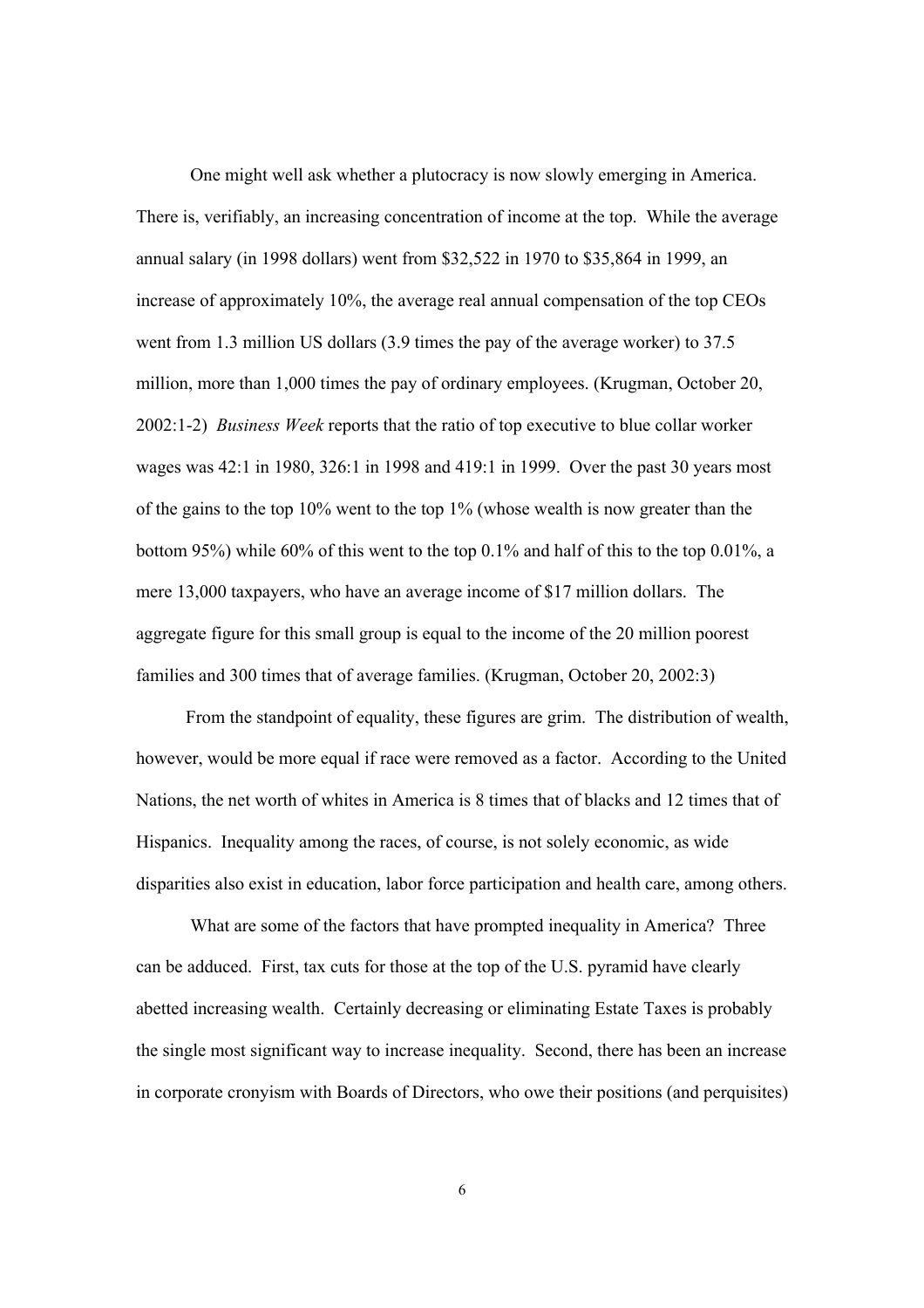to CEOs, lavishing increasingly high compensation packages on those same CEOs. Third, there has been an increased cultural emphasis on the virtues of individualism, freedom from government intervention and sturdy self-reliance -- for the poor, who are asked to accept without demur reductions in special treatment. One consequence has been a growing divisiveness and polarization in politics.

 Has increasing inequality in China and the United States gone unchallenged? Surveys indicate that 100-200 million urban Chinese are dissatisfied with social conditions with 32-36 million being extremely dissatisfied. The Chinese Ministry of Public Security reports that in urban areas at least 30 large scale (500 to 2,000 participants) take place every day as well as 240 medium scale (100 – 500 participants) protests. Some are even larger. Reports indicate that peasants have stormed local government buildings and clashed with the police. By 2002 the number of protests and demonstrations had risen to 700 per day. Grievances typically center on low living standards, high taxation and official corruption. All of this has clearly reached the ear of the government which has responded, without enormous success, by initiating campaigns against corruption and even by formulating a massive plan to move more than 7 million people away from the country's most poverty stricken areas.

 In the United States the 2004 Presidential election has seen Democrats focus on the issue of inequality, especially with Vice Presidential candidate John Edwards emphasis on the existence of "two Americas." Executive malfeasance has been widely and negatively commented upon with high profile trials involving the heads of such corporate giants as Enron and Tyco. Above all, however, there has been a drum beat of criticism in the media about tax cuts that hugely favor the wealthy.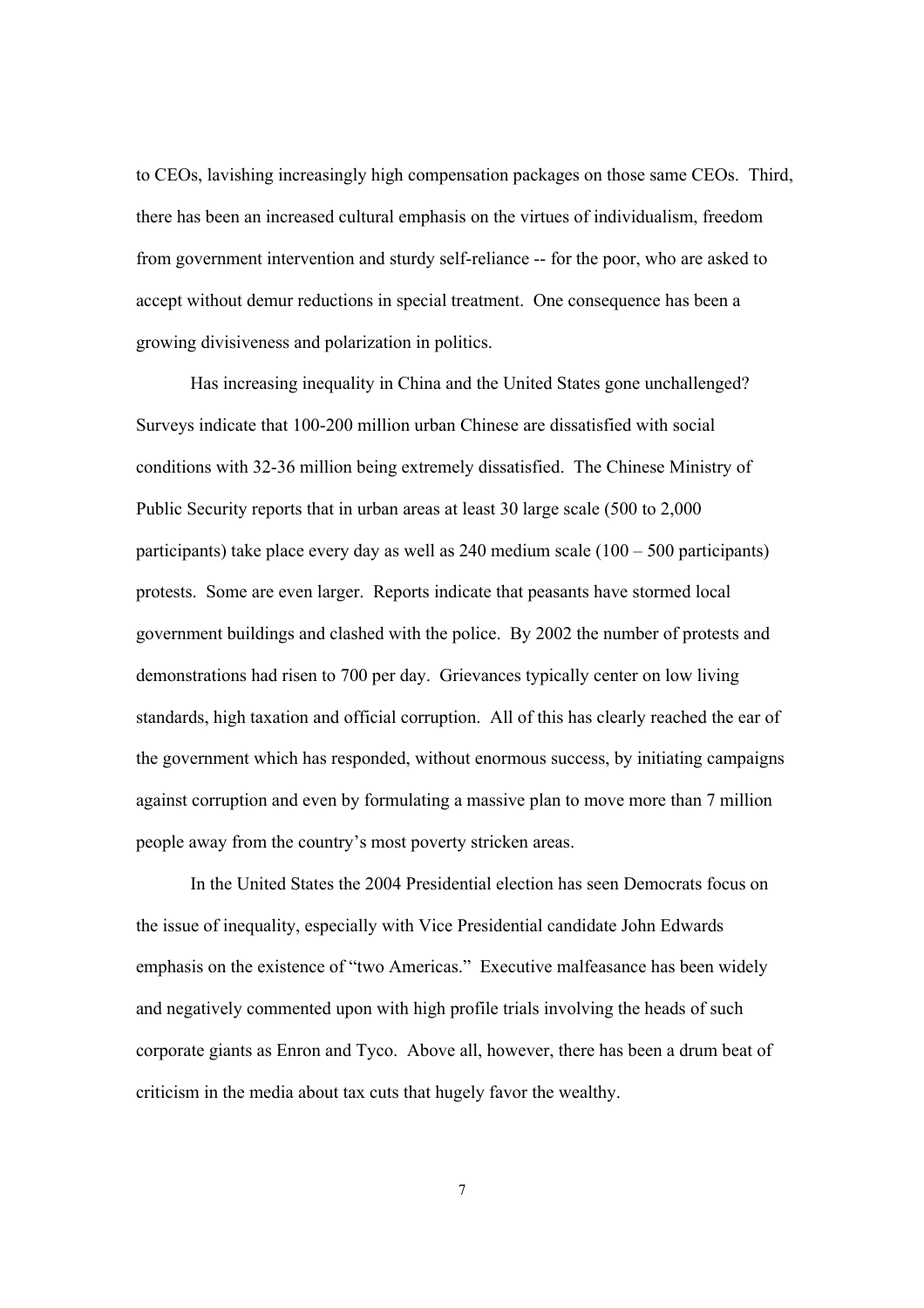Social criticism notwithstanding it is nevertheless interesting to note the degree to which inequality has increased in China and the United States and the seeming passivity of most of the population in the face of this condition. Why have there been no widespread calls to mount the barricades? Is it just fear of the consequences or do other factors prompt an acceptance of inequality? To get some answers I turn now to a more theoretical exposition regarding the functional imperatives of political cultures and their role in legitimizing inequality.

# **INEQUALITY AND POLITICAL CULTURES**

 Political culture has, in the main, aptly been termed an observational science, relying on cultural interpretation in full ethnographic context with an emphasis on case studies and a suspicion about generalizing across cases. (Ross, 1997:42,45) This approach is clearly differentiated from structural analysis where comparison does not end with particularistic description but rather explores how cultural characteristics that fulfill a requisite function vary among societies, how these variations came to exist and how they maintain themselves and change over time. (Lichbach, 1997:256) Why political cultures differ and why they change is attributed to the way that endogenous and exogenous influences alter the form of functional imperatives. Positing functionality rather than ethnography as the defining feature of political cultures requires tracing shared functional attributes back to core antecedents.

### *Altruism*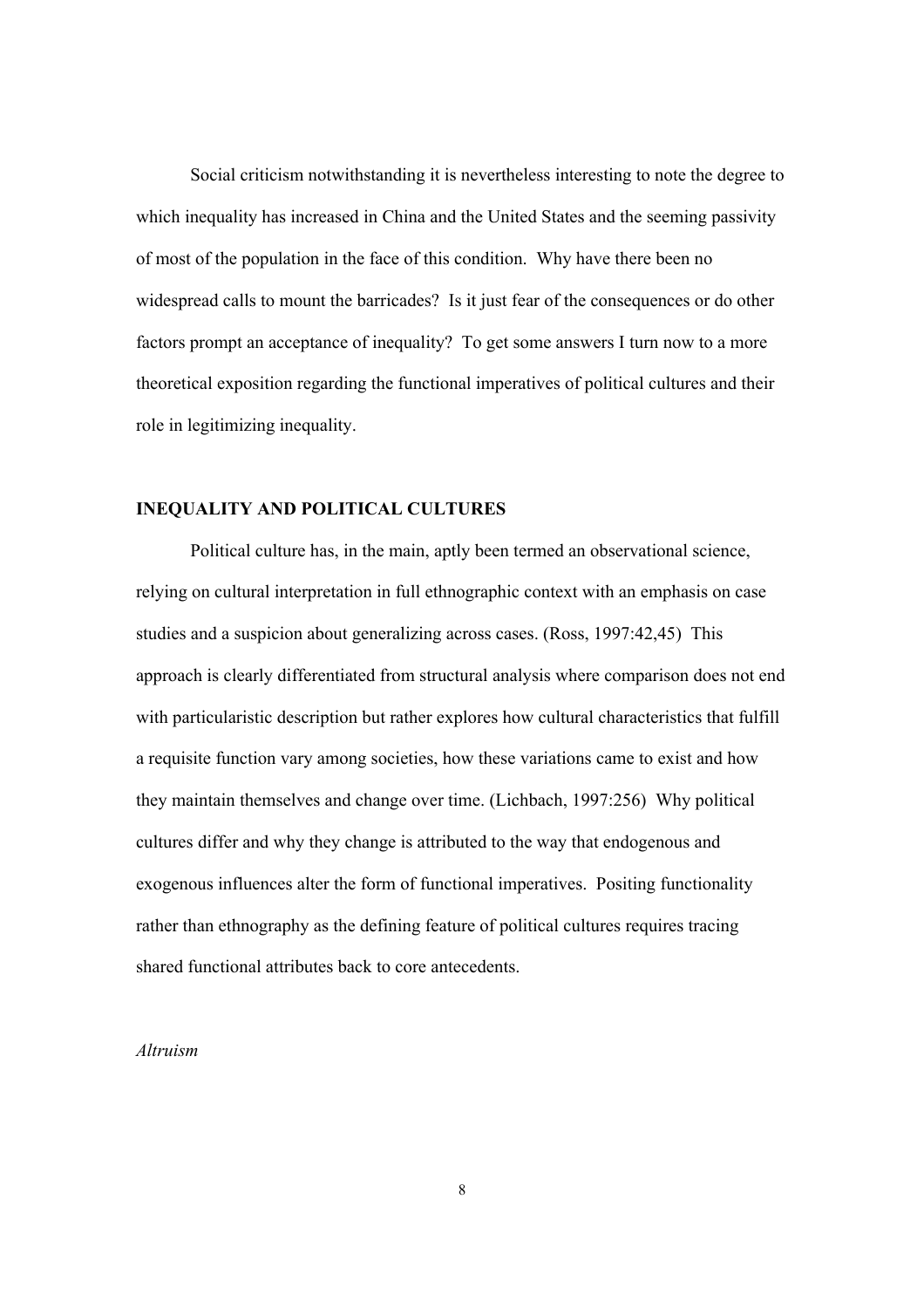Self-advantage is clearly a motive that impels all people at some times, often to the extent of cheating to obtain some end. Many studies have explored deceitfulness with perhaps the most famous being the pioneering work of Hartshorne and May. (1928) Clearly it pays at times to cheat, especially when the act is not likely to be discovered, when others won't change their behavior even if cheating occurs and/or when others are prevented in some way from being able to respond adequately.

Paradoxically, altruism, which is defined as behavior "that benefits another creature at the expense of the one carrying it out" is also infused with self-interest. (Blackmore, 1999:147) Altruism is selfish in the sense that it furthers the possibility that one's genes will be passed to the next generation. Not surprisingly, therefore, altruism is most clearly and commonly observed in contexts of high relatedness. In practice a greater willingness to help relatives rather than unrelated others has been widely confirmed. (Irons, 1991:62)

Altruism involves helping and sharing and is associated with friendship, gratitude, sympathy and trust as well as dislike, moralistic aggression and guilt as adaptations that regulate the altruistic system. So widespread are these sentiments that it is reasonable to conclude that the underlying emotional dispositions have important genetic components. (Trivers, 1971:35,45,48) Indeed, the evolutionary origin of altruism is clearly related to a mathematical model of population genetics which states that "if the reduction in survival and reproduction of individuals owing to genes for altruism is more than offset by the increased probability of survival of the group owing to altruism, then altruism genes will rise in frequency throughout the entire population of competing groups." (E.O. Wilson, 1998:65)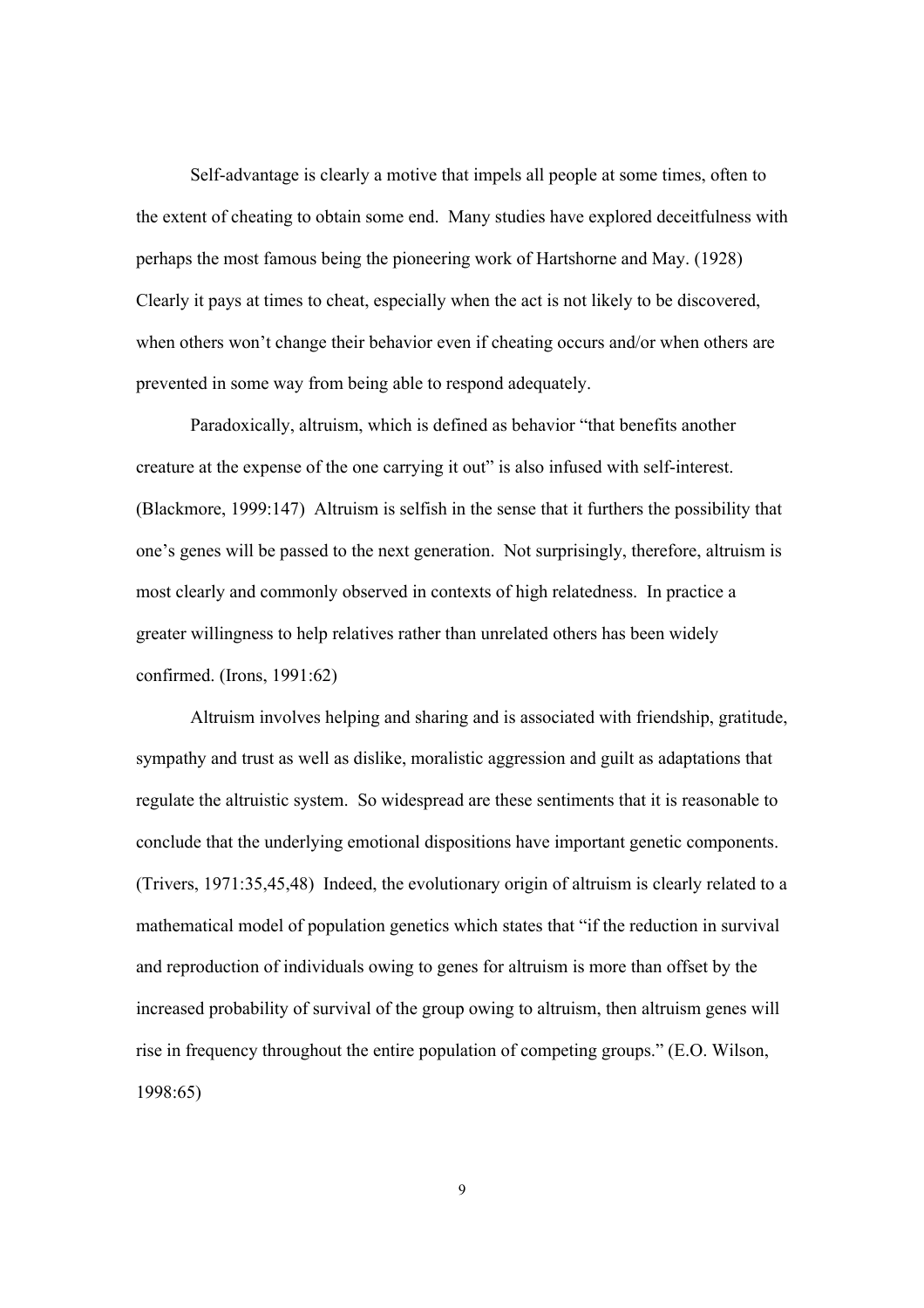"Reciprocal altruism," says Trivers (1985:48), "is two individuals who trade altruistic acts." While humans have evolved as egoists, they also have an evolved willingness to incur personal costs in order to cooperate with others. Indeed, strong reciprocity requiring sharing and cooperative effort permeates social life and is found in all societies, although with varying content and strength. (Bowles and Gintis, 1998-99:7) Human beings are highly competitive (in war, sport, business, etc.) but are unique among living creatures in having cooperative strategies that have evolved as a consequence of direct, inter-group competition. Cooperative defense, for example, is based on reciprocity; where it thrived the group flourished, making the habit of cooperation increasingly a part of the human psyche, prompting people to act against their direct interests (e.g., flight) alongside of unrelated others. (Ridley, 1997:182-183) Groups of cooperators thus have a large advantage over groups of selfish individuals. Consequently, in competition between selfish and cooperative groups the selfish one will eventually become extinct (in the absence of conquest) before reverse contamination can take place. A culture of cooperation, then, is thus slowly built up from scratch, in Darwinian fashion, step by step, without explicit instruction.

Along with strong reciprocity there has also evolved a disposition to punish those who violate group norms. It is surely not accidental that all known societies have a taboo against selfishness. (Ridley, 1997:38) In fact, societies where there are disproportionate numbers of individuals who reciprocate are characterized by an effective policing of norms in a manner that confers group benefits on society's members. Systems such as these are further characterized by widespread indirect reciprocity, defined as a return from someone other than the recipient of beneficence (i.e., where "a" benefits "b" but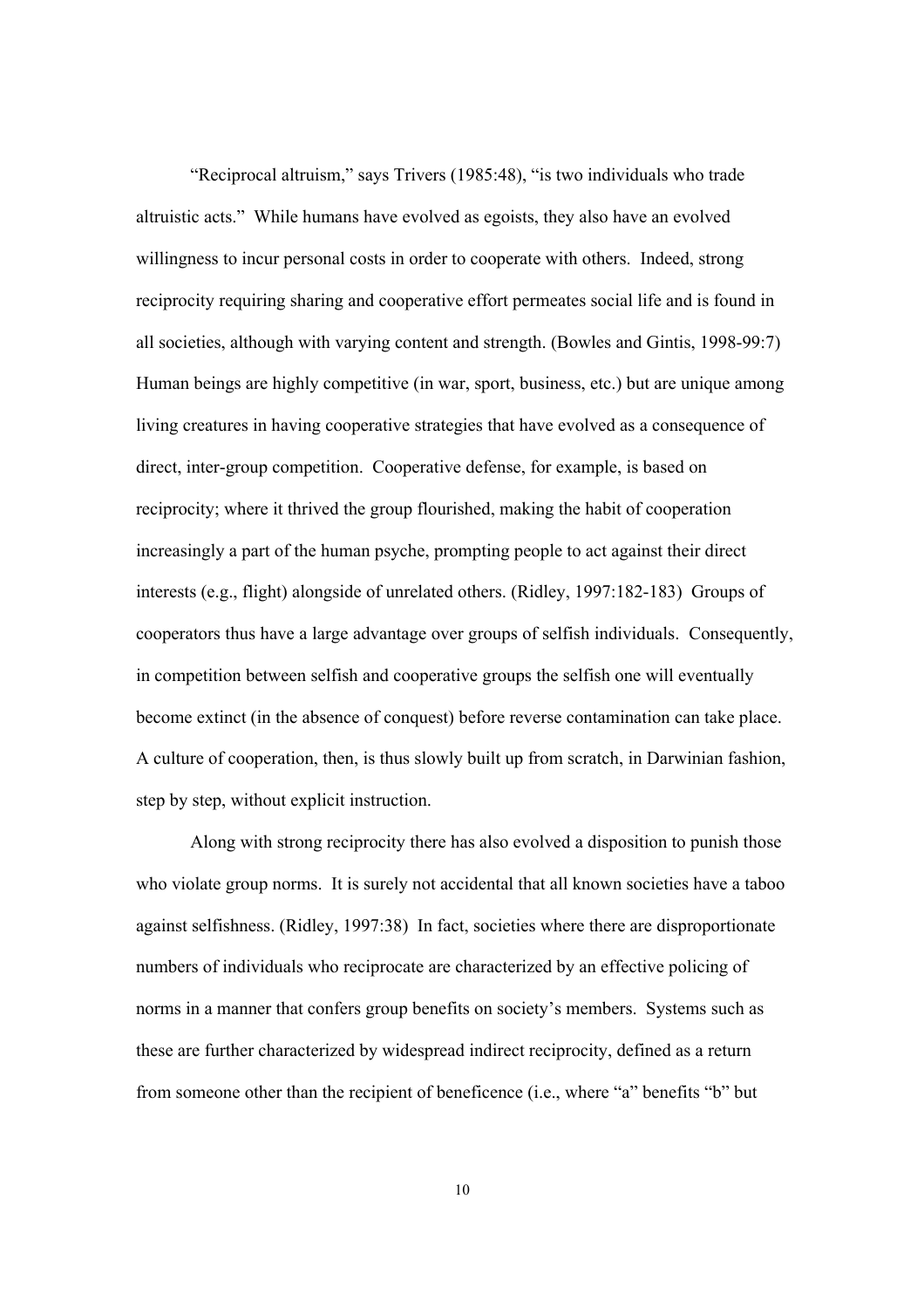may receive a return from "c"). (Trivers, 1985:389) When norms of indirect reciprocity are widely supported, the system has the quality of a moral order.

The lesson is that while a significant number of people cheat (perhaps 25%) and have self-interested preferences, for most this strategy, while promising at first, comes to be perceived as destructive of the very environment it needs for success. (Axelrod, 1984:117) In contrast, those who reciprocate are more likely to survive and to have children who survive. As iterated prisoner dilemma games and other experiments show, most people do exhibit significant levels of generosity and do share more of what they have than chance alone would predict. They also believe that it is unfair to free ride and that free riders should be punished even when it is costly to do so. (Bowles and Gintis, 1998-1999: 7)

Yet while groups may be cooperative, deceitfulness (hiding information) is ubiquitous. Many signals involve deceit and humans fluctuate between the poles of deception and honesty. It is the quality of altruistic values that they mediate between these extremes. They modify social relations toward fairness in a manner that is to the long-term advantage of genes as well as the groups where these values are prevalent.

 Reciprocal altruism that is unfocused, however, is an unstable weapon in the struggle for biological gain. Values that emphasize sharing counteract the ever present tendencies to diffuse altruism that arise because of the costs involved (e.g., providing charity when doing so reduces the resources available for other activities); they provide both a rationale and a focus for altruism backed by an imperative, normative dimension. In doing so they establish the moral perimeter of a community. The development of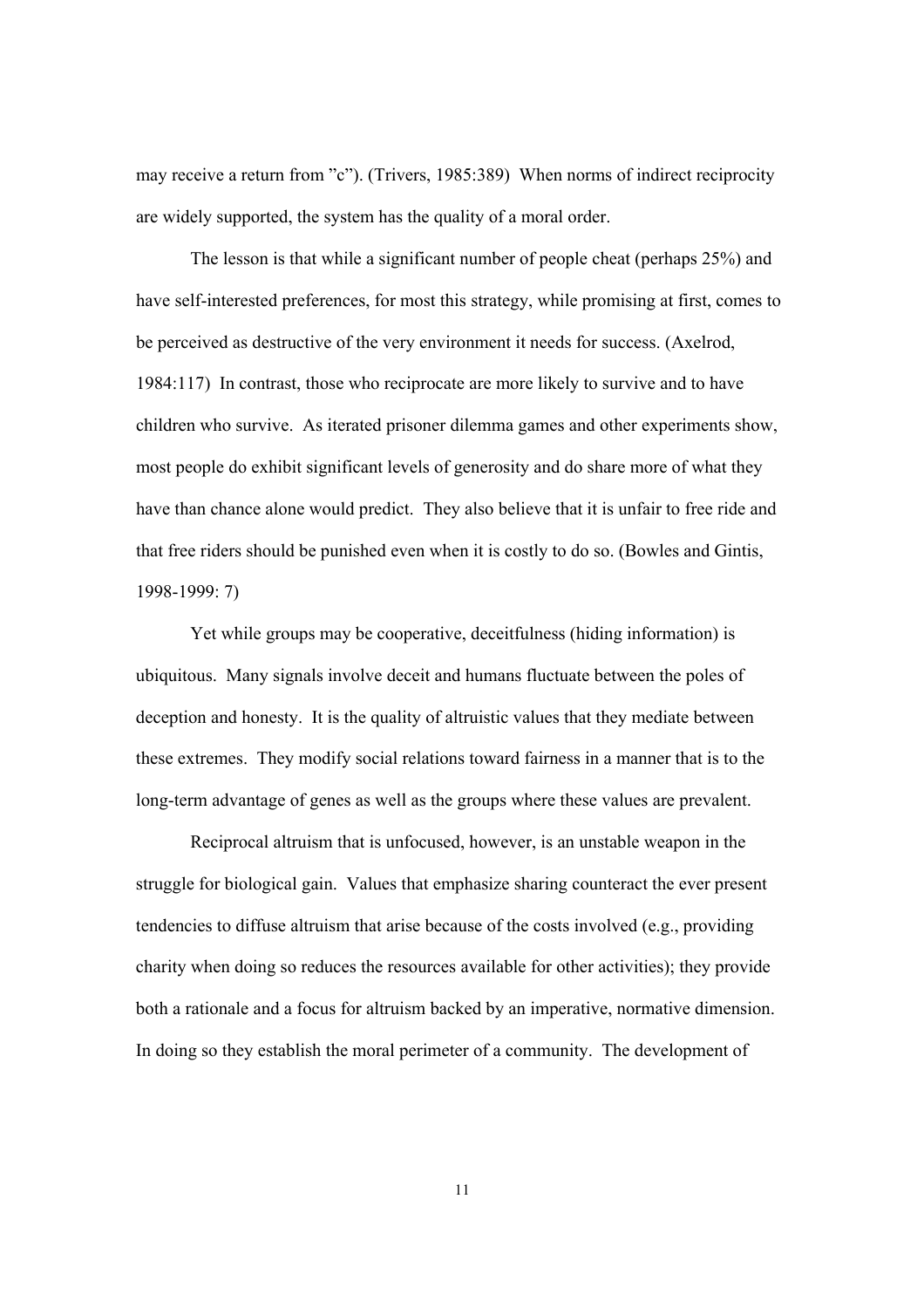moralized values that stipulate the limits of altruistic concern is thus a crucial building block in the formation of a political culture.

#### *The Environment*

 Environment refers both to the physical and social environment. Of these it is the social environment that is of greatest significance with the physical environment serving primarily as the material base of the altruistic system. Societies clearly differ in important respects depending on geographic location and stage of development (e.g., maritime, continental, tropical, temperate, industrial, agricultural, etc.) but in each and every case it is the social environment that is the basic determinant of the exchange system that exists.

 It is how the material resources of a society are distributed that is the crucial characteristic of the social environment. For all of recorded history and in all known contemporary societies distribution, of whatever type, has favored some over others. All known societies have status systems that place a higher regard on some categories of persons. Those favored are universally the recipients of greater rewards, both tangible and intangible. The brute feature of the social environment, in fact, is inequality.

 Type and degree of inequality are intimately connected to property rights regimes. This feature of the environment plays a determining role in that a property rights regime defines particular recipients for reward, the type of reward they receive, and the reason for the reward. Comparative studies of economic history (e.g., those in the Marxist tradition) have elaborated the differences among regimes. These inquiries provide information about the categories of persons who are favored and the nature of the rewards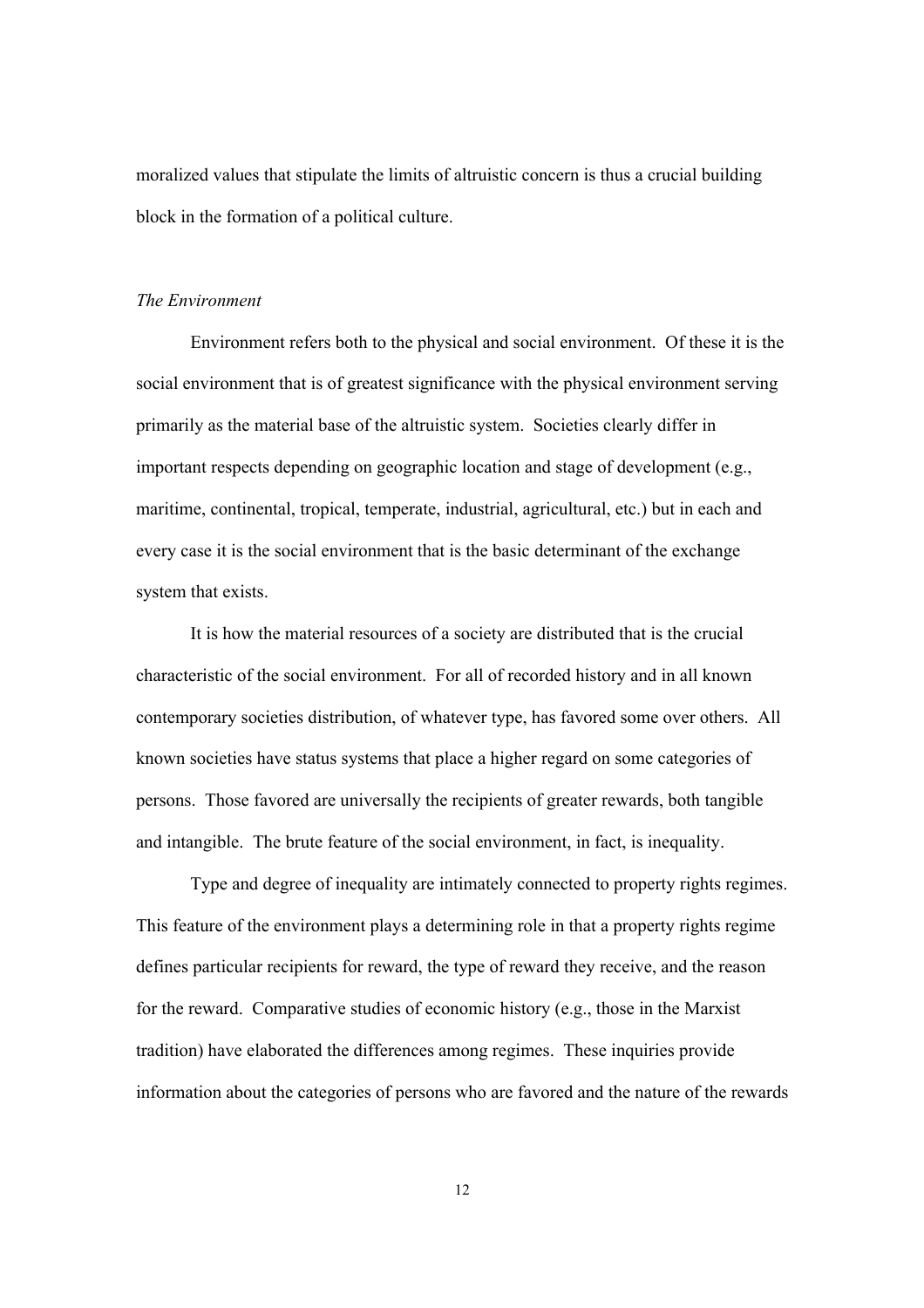that exist -- material (money, crops, etc.) or social assets such as prestige. Usually the two are combined. The way that rewards are distributed is also related to the nature of property rights regimes.

 Environments are thus critical for understanding political culture in that human societies exist in conditions of inequality whose specific nature is determined by property rights regimes. It is the environmental condition of inequality that establishes the framework within which values for altruism and indirect reciprocity are expressed.

### *Human Agency*

It takes no great perceptivity to realize that individuals reason about values differently. Although individual interpretations of reality require that shared cultural forms and symbols be utilized for mutual intelligibility, these interpretations will differ depending on how social reality is interpreted (so-called culture theory) and/or on individual cognitive and emotional sophistication (cognitive development theory). (R.W. Wilson, 2000: 252-255, 260-263) Thus, people will elaborate cultural values in different ways in accordance with how moral rules are interpreted. Despite the fact that individuals share a common discourse, their personal priorities will vary depending on how they conceptualize ends and means (i.e., in terms of the sophistication and elaboration of the values that are employed). Understanding moral rules in the abstract, therefore, is never sufficient for understanding a political culture. How people reason about rules must also be taken into consideration.

In all modern societies a majority reason in a conventional (versus egoistic or principled) manner. Those who think in this way give moral priority to the dictates of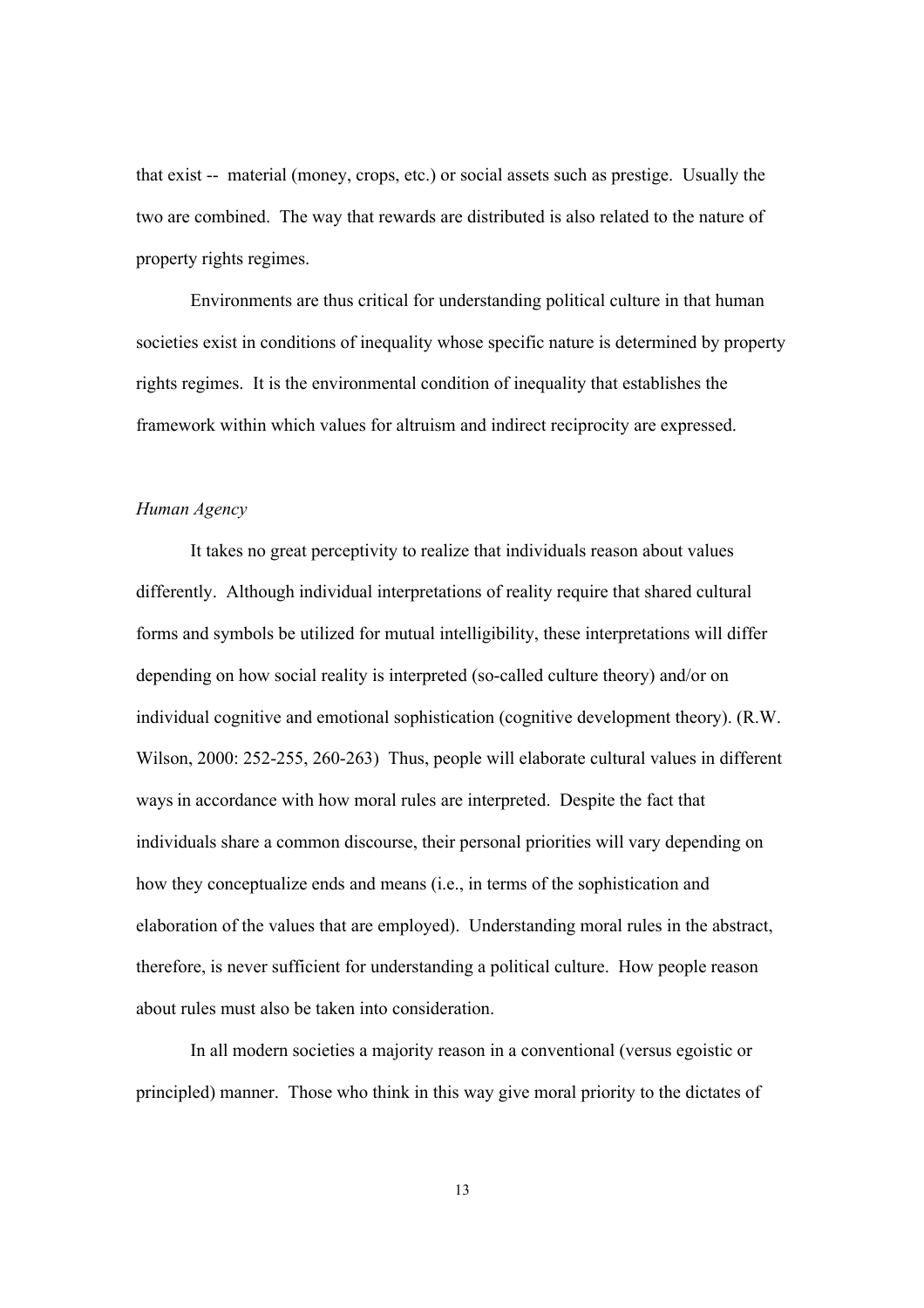authority figures or to social rules (e.g., laws). There is a tendency to stigmatize as asocial those who reason in a self-centered (egoistic) manner and to perceive principled thinkers, who hold that internalized ethical values trump the law or the dictates of authority, as potentially deviant. The consequence is an embedded conservatism regarding social arrangements. Criticisms of inequality, therefore, occur in a "sticky" environment where conventional reasoning gives priority to the existing normative order.

# **THE FUNCTIONAL ATTRIBUTES OF POLITICAL CULTURES**

While cultural variation is essential for interpreting differences among societies, all cultural systems are related by descent. The process whereby each has evolved to its present form is an algorithmic one, at the very least for the technological aspects of culture. (Cavalli-Sforza and Feldman, 1981:340,366) Hence, despite significant differences, there is a fundamental relatedness among political cultures. This makes it possible to identify shared functional attributes and to trace how these manifest themselves in different societies over time.

A political culture is a normative system backed by regulatory powers that is adhered to by two or more individuals, and that is transmitted from one generation to the next via teaching and imitation. . Political cultures coordinate unequal relationships within groups, be that society a band, tribe, or the modern state, by articulating rules that serve as the glue for social solidarity while simultaneously justifying, stabilizing and moralizing on-going inequalities. (R.W. Wilson, 1992) These rules, broadly termed compliance ideologies, can be disaggregated as status rules (rules that define and justify vertical differentiation within groups) and rules for inclusion and exclusion (rules that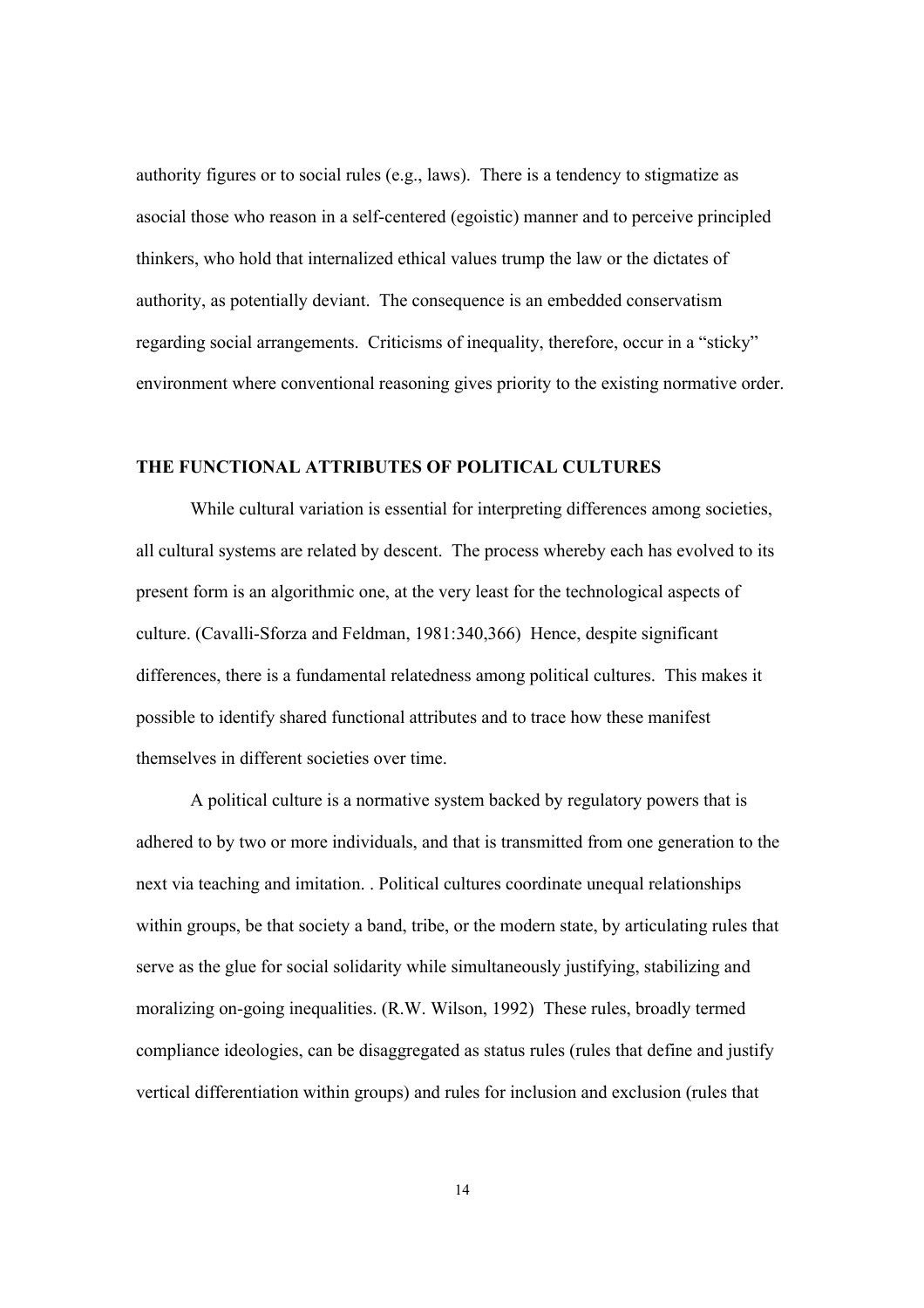define and justify horizontal differentiation among groups). The rules of compliance ideologies stipulate the reasons for different levels of reward and the degree of consideration that is owed to various persons (men versus women, for example). Once widely accepted as morally legitimate, these rules then become the glue that binds the members of society together, thereby fulfilling an integrative role. (Ross, 1997:42,45) While in modern societies that are formally and complexly organized these rules may be formulated as law, they differ only in degree from the more informal (but still obligatory) mandates of earlier societies. These are core features of political cultures that in real-life contexts are elaborated in various forms (i.e., how means are linked to goals, how social differences are maintained, how solidarity is insured, etc.). They incorporate many subsidiary areas of thought in legal culture, public policy, political rhetoric, dissident literature, etc.

Political cultures have evolved, in part, from a need to justify unequal rewards in a context of widespread, but not uniform, indirect reciprocity. Indeed, because reciprocity is often a short-term event, cultures are mechanisms for the institutionalization of extended, albeit selective, reciprocity. The larger the group the more important it is to have cultural rules (i.e., moral standards) that regulate competition and harmonize the distribution of rewards. In this sense morality is ultimately selfserving and the evolution of reciprocal altruism, on which it is based, exists to force others to behave in ways that benefit the individual by strengthening norms of social solidarity. The line of causality is as follows: (1) individuals seek to fulfill their own interests; (2) interests are furthered by cooperation; (3) the mechanisms of cooperation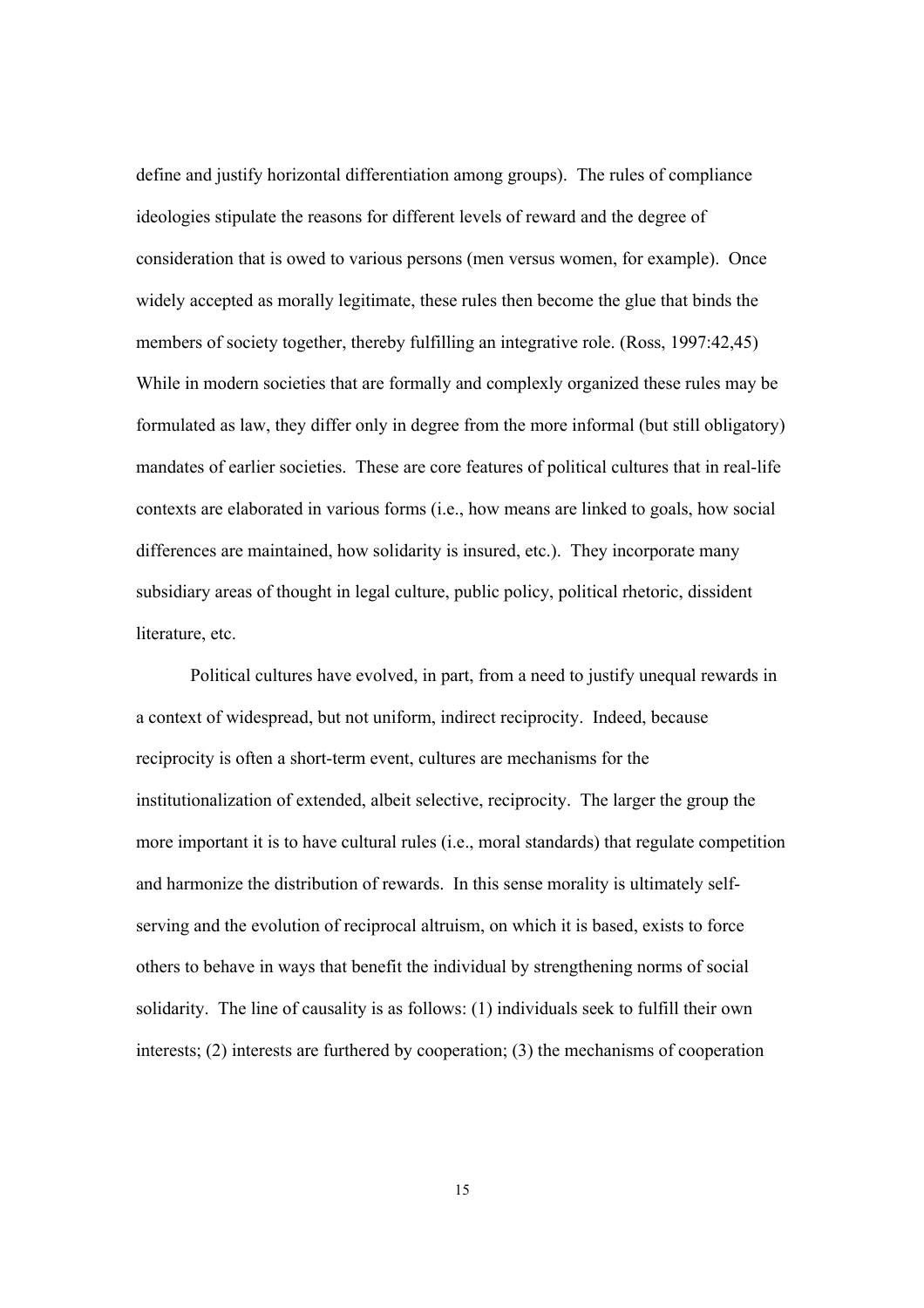are direct and indirect reciprocity; and (4) rules are guidelines for institutionalizing imperfect reciprocity (i.e., inequality). (Alexander, 1987:81)

Political cultures reduce the transaction costs associated with negotiating rewards. In that sense they "determine an essential part of economic life." (Sigmund, Fehr and Nowak, 2002:87) Values associated with individualism, for example, when utilized to underwrite a property rights regime, provide justifications for enhanced rewards for those with entrepreneurial talent that concomitantly legitimize fewer rewards for those who are less talented in this regard. To the degree that these values are touted as essential for the maintenance of economic, social and political relations, they become the moral underpinning for social solidarity. In like manner, values that grant leaders the right to interpret community standards, as is the case in religious autocracies or secular ideological systems, marginalize those who wish to follow an individual plan for their lives. A property rights regime that rewards those who are community spokespersons provides, at the same time, a moral justification for excluding those who by taste or social designation are unwilling to comply. Social solidarity for the majority becomes social ostracism, or worse, for those who are branded as deviant.

Property rights are never independent of the moral rules that justify status differences and differential treatment for various categories of persons. A property rights regime that favors an individualistic ethic is one that gives preeminence to negative rights (and associated obligations). Negative rights honor "freedom from," the right of individuals to be free from undue interference in their lives, especially by authority. Where a communitarian ethic is favored the category of right that is honored is termed positive, or "freedom to." This category of right permits people to share in the rewards of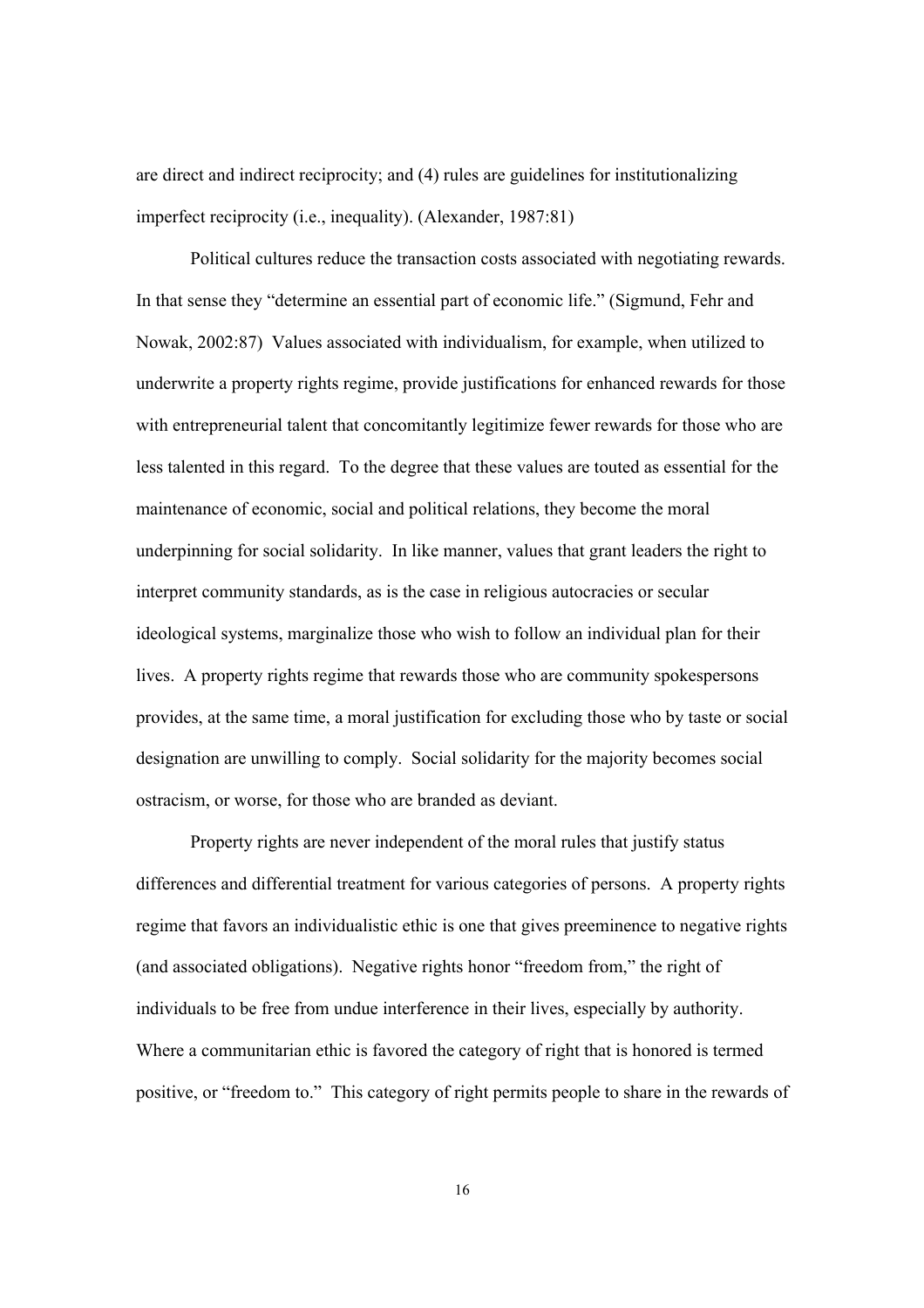society. The critical question in either case is who controls property, especially its disposition.

While there are wide variations depending on particular environmental constraints these two ideal types define the ends of a continuum on which the political cultures of societies have been and are organized. In practice there is an admixture (more noteworthy at some levels than at others, e.g., the family) although always a "strain" in one direction or the other. This tendency derives from the antithetical nature of these rights. Both sets of rights provide a moral justification for status inequalities but do so in ways that define as deviant the very features that are stipulated as morally praiseworthy in the alternate system. There is in practice, however, always a tension between the different moral interpretations that fuels questioning of the justifications for inequality contained in prevailing views about property.

Utilizing a four cell, two dimensional space, selected core features of these ideal political cultures can be specified according to the relative salience of a particular category of right and obligation. Figure 1 (about here) sets forth these specifications. Using this general framework as a guide the ethnographic features of particular societies can then be classified and compared.

**Figure 1**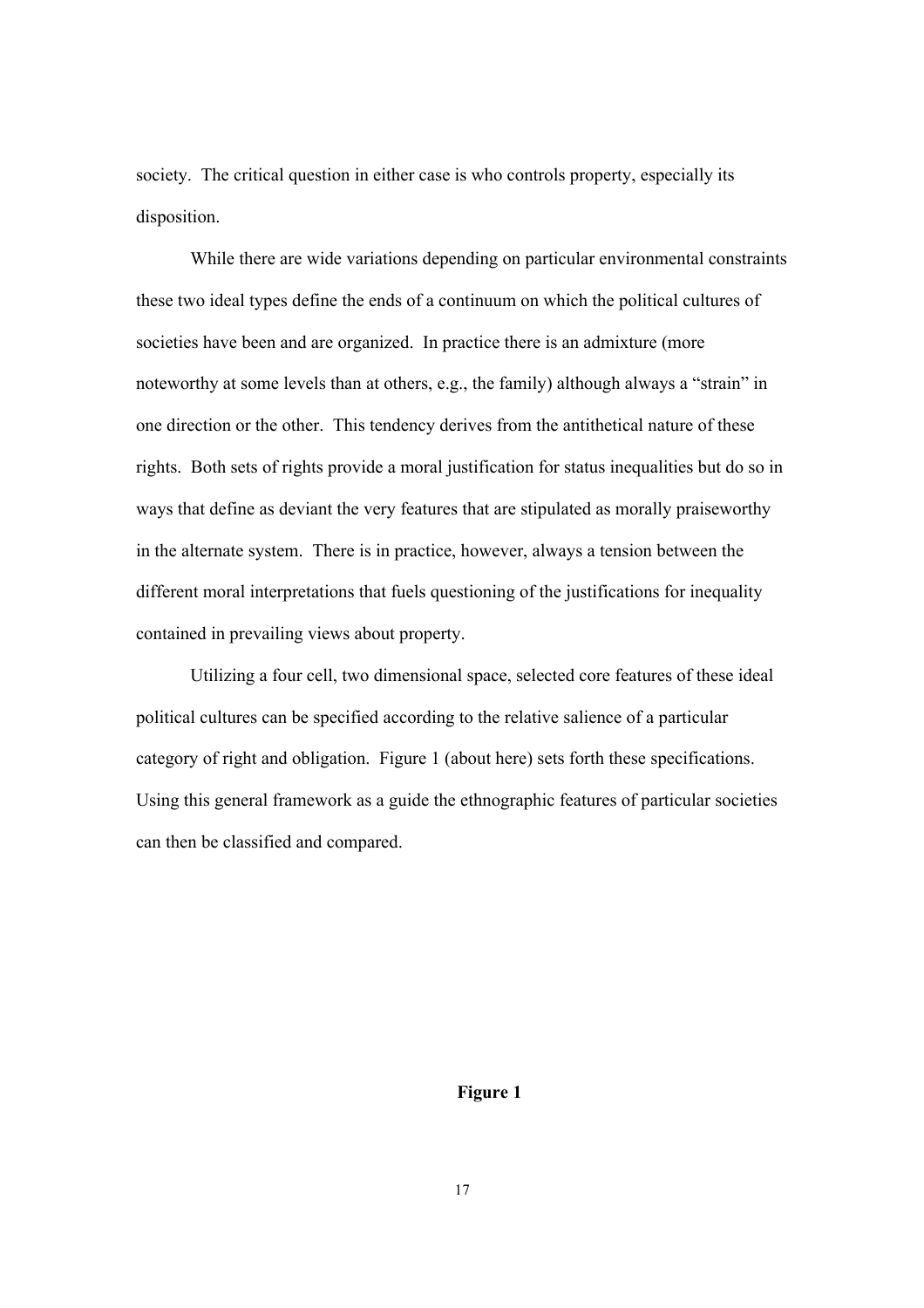## **RIGHTS AND OBLIGATIONS Ideal Property Rights Regimes**

Negative Rights And Obligations

|                                                                                                                                                   | More                                                                                                                                                                        |
|---------------------------------------------------------------------------------------------------------------------------------------------------|-----------------------------------------------------------------------------------------------------------------------------------------------------------------------------|
| Contemporary<br>Individualistic                                                                                                                   | Utopian<br>Ideal                                                                                                                                                            |
| * Inalienable Rights<br>* Entitlement Centered<br>* Obedience to Law and<br><b>Contractual Relations</b><br>* Personal Economic<br><b>Success</b> | * Individual and Community<br><b>Rights Balanced</b>                                                                                                                        |
| Less                                                                                                                                              | More<br>Positive Rights                                                                                                                                                     |
|                                                                                                                                                   | And Obligations                                                                                                                                                             |
| Traditional<br>Authoritarian                                                                                                                      | <b>Contemporary</b><br>Communitarian                                                                                                                                        |
| * Conformity to Customary<br>Expectations<br>* Duty Centered<br>* Imposed Consensus<br>* Emphasis on Deference<br>to Superiors                    | * Rights as Property of<br>Community<br>* Obligation Centered<br>* Emphasis on Solidarity<br>Enforced by Ideological<br>Authority<br>* Equality of Respect and<br>Condition |
|                                                                                                                                                   | Less                                                                                                                                                                        |

There are two routes from traditional, authoritarian political cultures (see Figure 1). Change is toward either a contemporary individualistic or communitarian pattern. As ideal types these two political cultures have status rules and rules for inclusion/exclusion that are markedly different. (R.W. Wilson, 1997:489-493) They stipulate inequality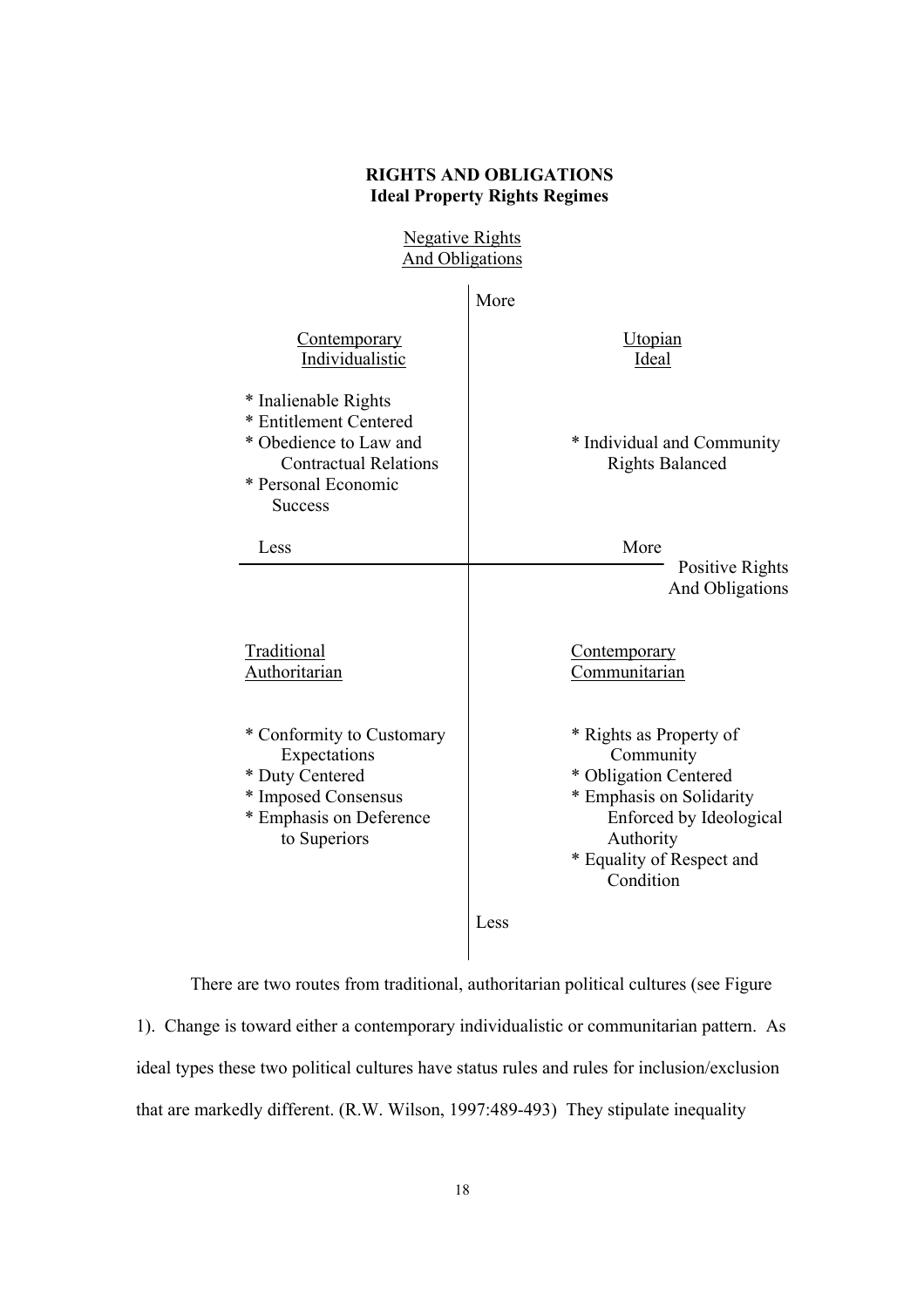differently with rules that are enforced by sharply divergent political and economic systems. Pressures exist for change toward an ideal, utopian type but entrenched interests associated with the maintenance of particular property rights regimes impede such movement. A strain toward change, however, is inherent.

# **PERVERSIONS OF POLITICAL CULTURES**

If modal forms of reasoning about moral rules vary with levels of socio-economic development, a fact strongly supported by the literature, it follows that conceptions of how to incorporate values of direct and indirect reciprocity into social life will vary depending on the historical period. (Snarey, 1985) In traditional societies religious and political power coalesced in support of moralized values that mandated dutiful, unquestioning obedience on the part of subordinates (see Figure 1). As material accumulation proceeded, values regulating reciprocity shifted from obedience under threat of punishment to a conception of mutually held rights. Historically what transpired was a change from a conception of society as an ordered hierarchy with proportionate degrees of reciprocity among persons determined by one's role to a conception of society as composed of equal members with an equal claim to reciprocity. The underpinning of this transformation was a shift in the nature of the values governing moral obligation, from inhering in particular social roles to inhering in an abstract concept of personhood. The value for moral reciprocity based on the fundamental equivalence of persons was articulated as a universal right. Protecting these, meaning protecting the right to equal consideration, was then said to be obligatory for each and every person. The principle of a universal and equal right to moral consideration, in turn, reinforced the value that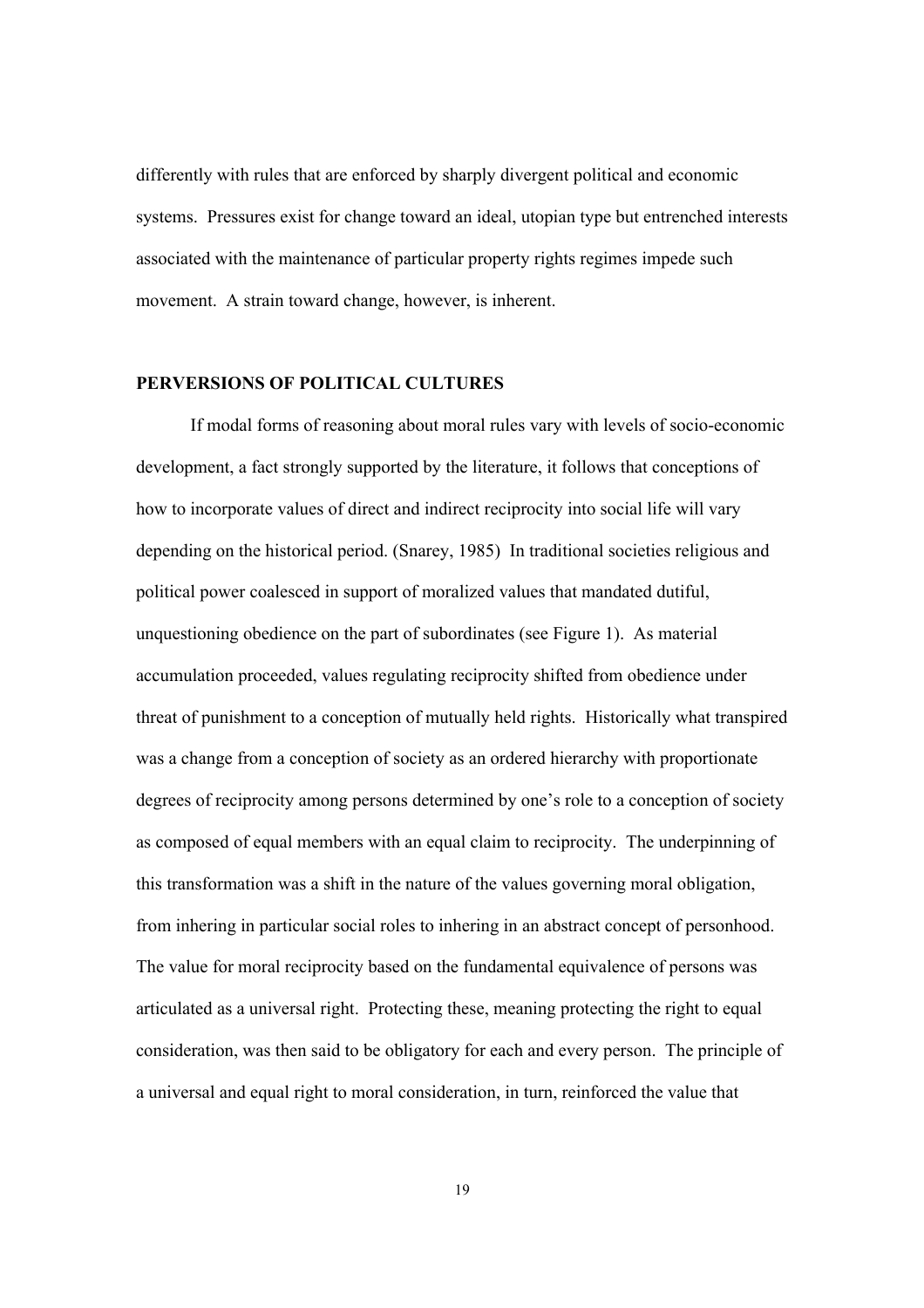stressed the inherent equality of persons. This belief, in turn, became the basis for the demand by heretofore deprived groups to participate equally in social life. What emerged, fitfully, is the complex of values that underlie modern political cultures.

In many parts of the globe full consideration of others is still largely confined to special categories of persons. The exclusion of women from participation in social life is widespread. So also is religious discrimination and racial prejudice. Age-old propensities to suppress others who follow different customs or who speak different languages continue to flourish. The disabilities that are inflicted range from grudging accommodation to mild ostracism, to the deprivation of civil and social rights, to expulsion, to murder. They are manifested within societies by restricted access to social rewards or glass ceilings, by geographic separation (separate quarters or enclaves for different groups), by communal violence (e.g., pogroms), by class warfare (the Cultural Revolution or, earlier, The Reign of Terror), by ethnic cleansing, and, in the extreme but least likely eventuality, by genocide (e.g., the Holocaust).

Moralized values justify why coercive power, material possessions and ideological authority are distributed unequally among individuals and groups. A moral injunction of this type contains precepts (e.g., status rules and rules for inclusion and exclusion) that can be elaborated differently depending on social context. The values that gird political cultures all share the characteristic of moral "oughtness" yet may differ sharply in content depending on their rigidity, degree of exclusivity and the type of rights and obligations that are predominantly honored. (R.W. Wilson, 1997)

In general cultural systems last beyond the lifetimes of individuals. People are born into groups who share a culture and, for most of recorded history, they die without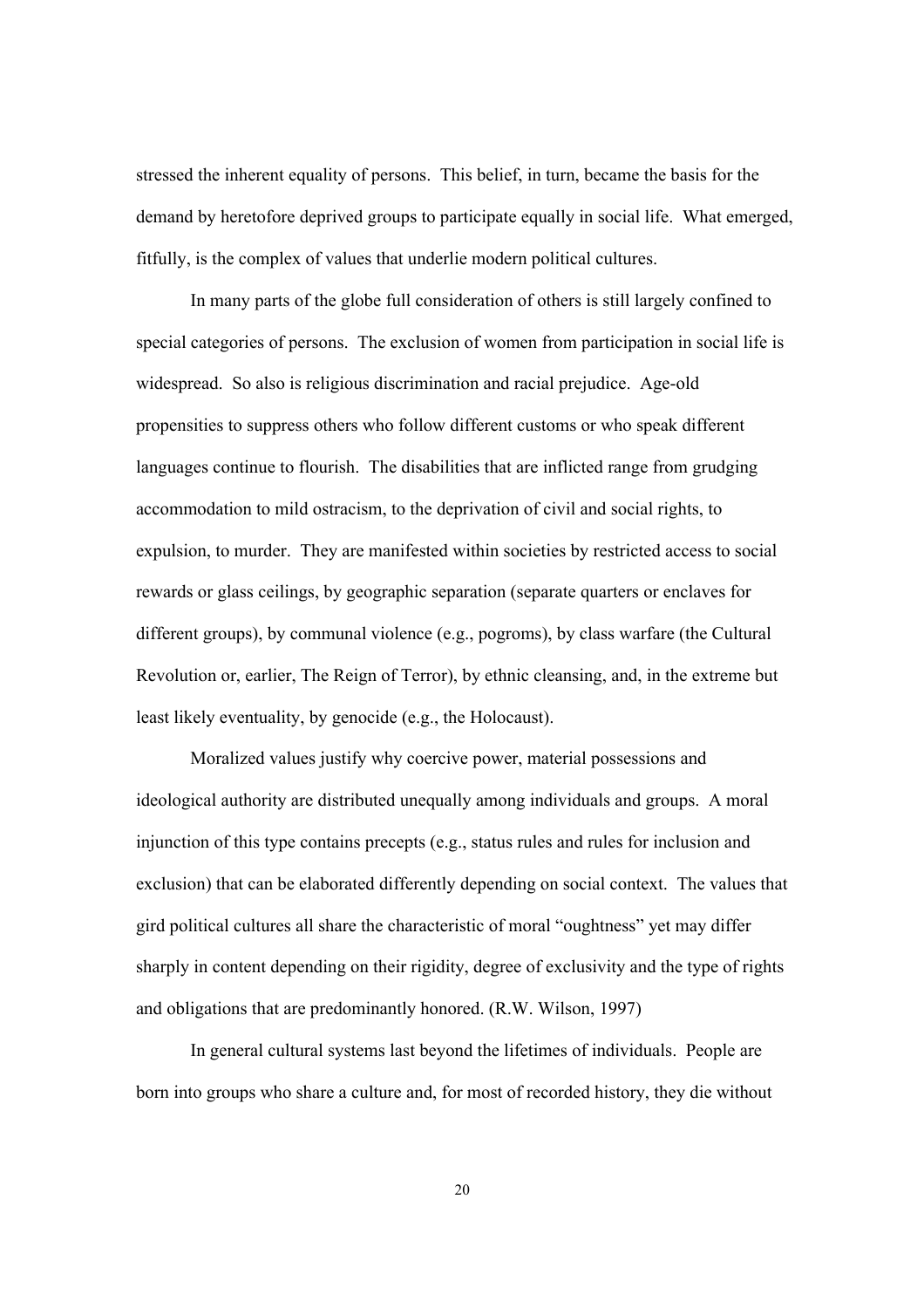any appreciable change in the normative order. It should not be supposed, however, that because the life spans of individuals and those of cultures differ markedly, that there is no interactive effect. For social solidarity to exist, that is, for individuals to optimize indirect reciprocity in accordance with moral rules that are widely understood and accepted, the internal consistency of the values that inform these rules must be roughly homologous with those held by individuals. However, because people differ in their cognitive ability, the conceptual sophistication of the moral system (e.g., comprehensibility, inclusiveness, abstractness, etc.) need not be isomorphic with that of any person. Development at either the social or individual level is conditioned to a great extent by development at the other. The possibilities for growth that are available to individuals are clearly enhanced when the moral system provides explanations that challenge less sophisticated ideas about reality (e.g., the reasons for inequality). In like manner, under appropriate conditions (most notably when normative dissension is marked), some individuals may, often at no little peril to themselves, articulate a new vision of the moral order. In both domains, therefore, there is a "strain" for more sophisticated value orientations, once in existence, to supplant less developed conceptions in related areas. These contradictions are a frequent source of tension and a powerful stimulus to cultural change.

While particular political cultural values may exist for long periods of time, therefore, they are nevertheless amenable to change. The reason for this is inherent in all political cultures. Tendencies in societies to articulate moralized codes, designed to bolster social solidarity and thus serve the interests of everyone, simultaneously justify status rules and rules for inclusion and exclusion that act explicitly against the interests of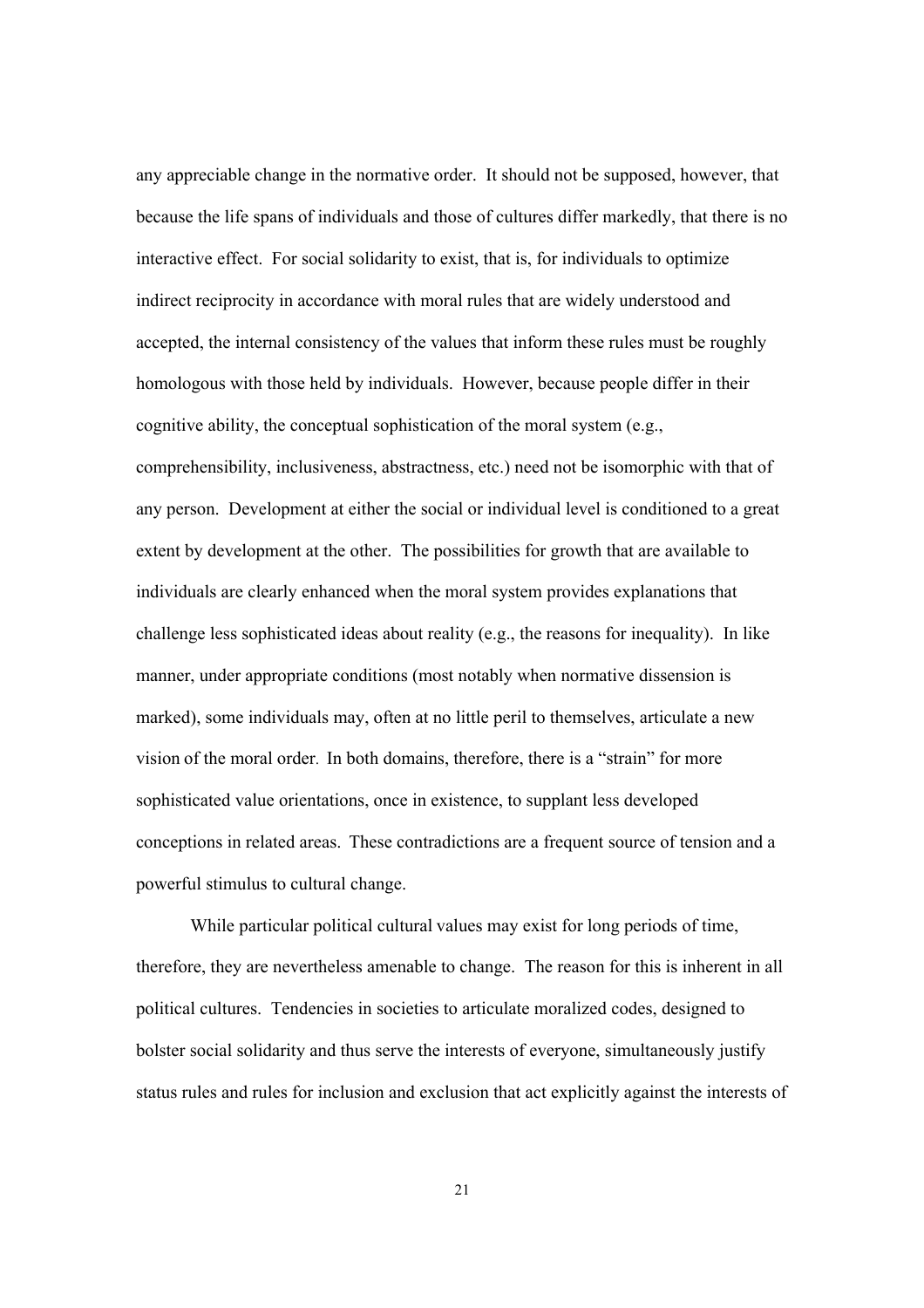some and clearly in the interests of others. How this occurs is largely an unconscious process although it may be amenable to deliberate manipulation at the margins. Inclusion and exclusion are thus complimentary aspects of values that explain and justify why some groups (i.e., categories of persons) are more favored than others. They are complimentary in the sense that explanations for inclusion are simultaneously explanations for why others are excluded. These explanations are supplanted only when they are challenged by alternate values that justify inclusion and exclusion (i.e., inequality) differently.

Inequality is generally related to some form of discrepancy between the actual distribution of rights and obligations in a society and what people believe that distribution should be. A great part of the answer as to why inequality may become an end in itself (although frequently rationalized in terms of the public interest) has to do with the nature of leadership within dominant organizational forms. Privilege becomes centered on an inner elite with a concomitant tendency toward elite domination and the extension of inequality in terms of status and material reward. Rewards tend to be steeply accented and to cluster near the top. Inequality itself is part of the way that societies define the authority that is attached to different social roles.

The consequence of these tendencies is that inequality is an accepted part of social life. Yet considerable tension and competition may exist. People are affronted by authority that is perceived as personally corrupt (e.g., some CEOs in the United States or Party cadres in China) or who conspire with others to pervert the ends of an organization toward the goal of enhancing rewards for an inner elite (collusion between Boards of Directors and CEOs in the United States and cronyism accompanied by bribes between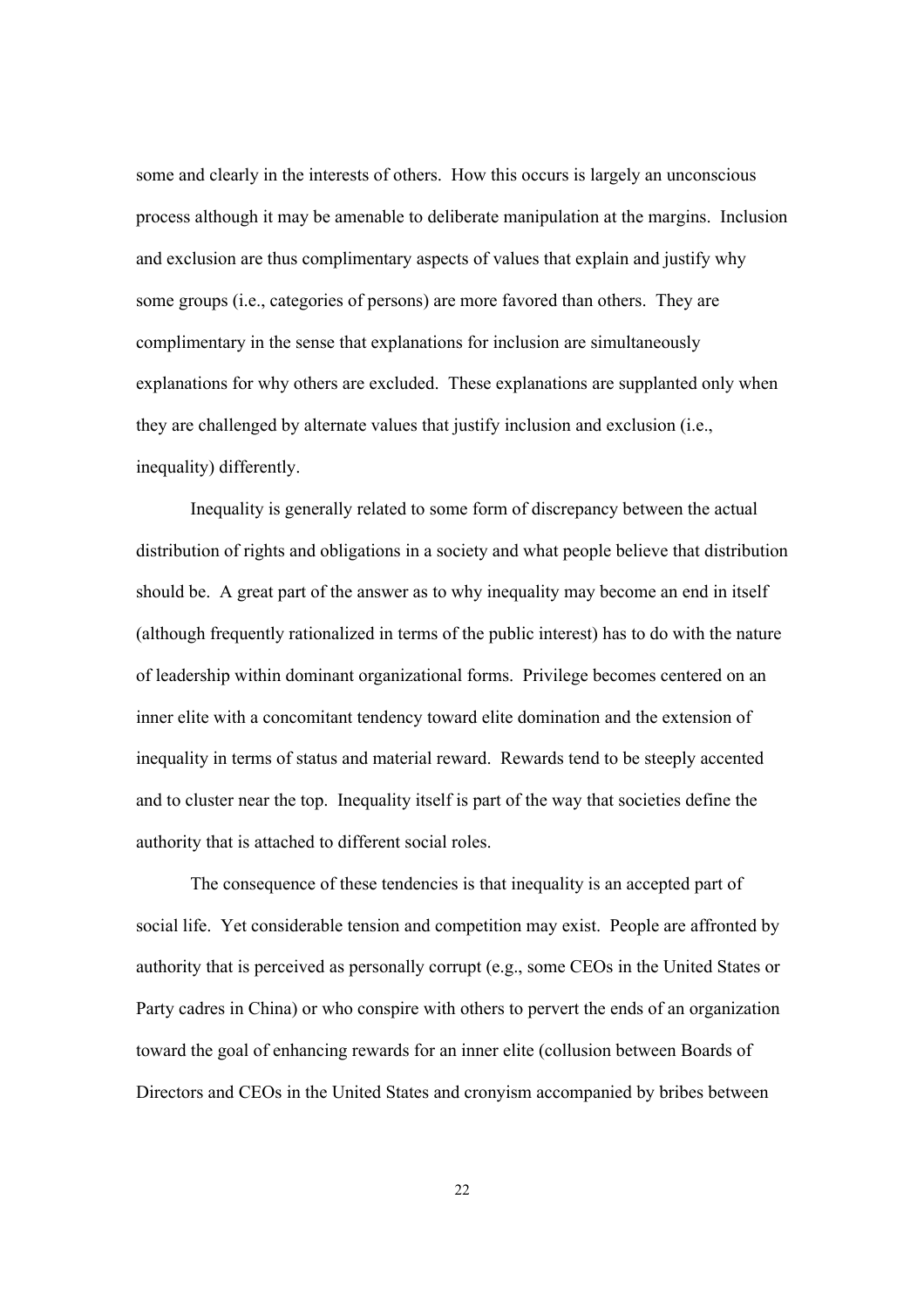Party leaders and new business elites in China). The most serious and potentially damaging form of inequality is when a widespread perception develops that there is a progressive systemic failure to uphold the values associated with what people believe are appropriate norms of behavior (i.e., some generally accepted mix of negative and positive rights and associated obligations). One reason for the revulsion in China against the excesses associated with the Cultural Revolution was the belief that communitarian values had been pushed to such an extreme that violence had become sanctioned as a way to enforce political inequality. In the contemporary period the pendulum has swung in the opposite direction and many individuals, including Party cadres, are exercising a newfound individualism for personal gain although bedrock social values remain communitarian. In analogous fashion the emphasis on negative rights in the United States (e.g., individualism) has been pushed to such an extreme that community rights are being seriously violated. There has been a re-introduction of the extremes associated with the gilded age (c.1870-1898). Recent efforts to repeal the Estate Tax bode well to perpetuate a new class of wealth. In these cases when the values that gird a prevailing status system are challenged by values that justify inequalities differently, the stage is set for cultural change.

## **CONCLUSION**

The tendencies in modern political cultures toward ever widening circles of direct and indirect reciprocity are retarded by the inequalities embedded in property rights regimes. Within organizations (e.g., bureaucracies) the differential rewards associated with levels of hierarchy serve as markers for those who are entitled, increasingly toward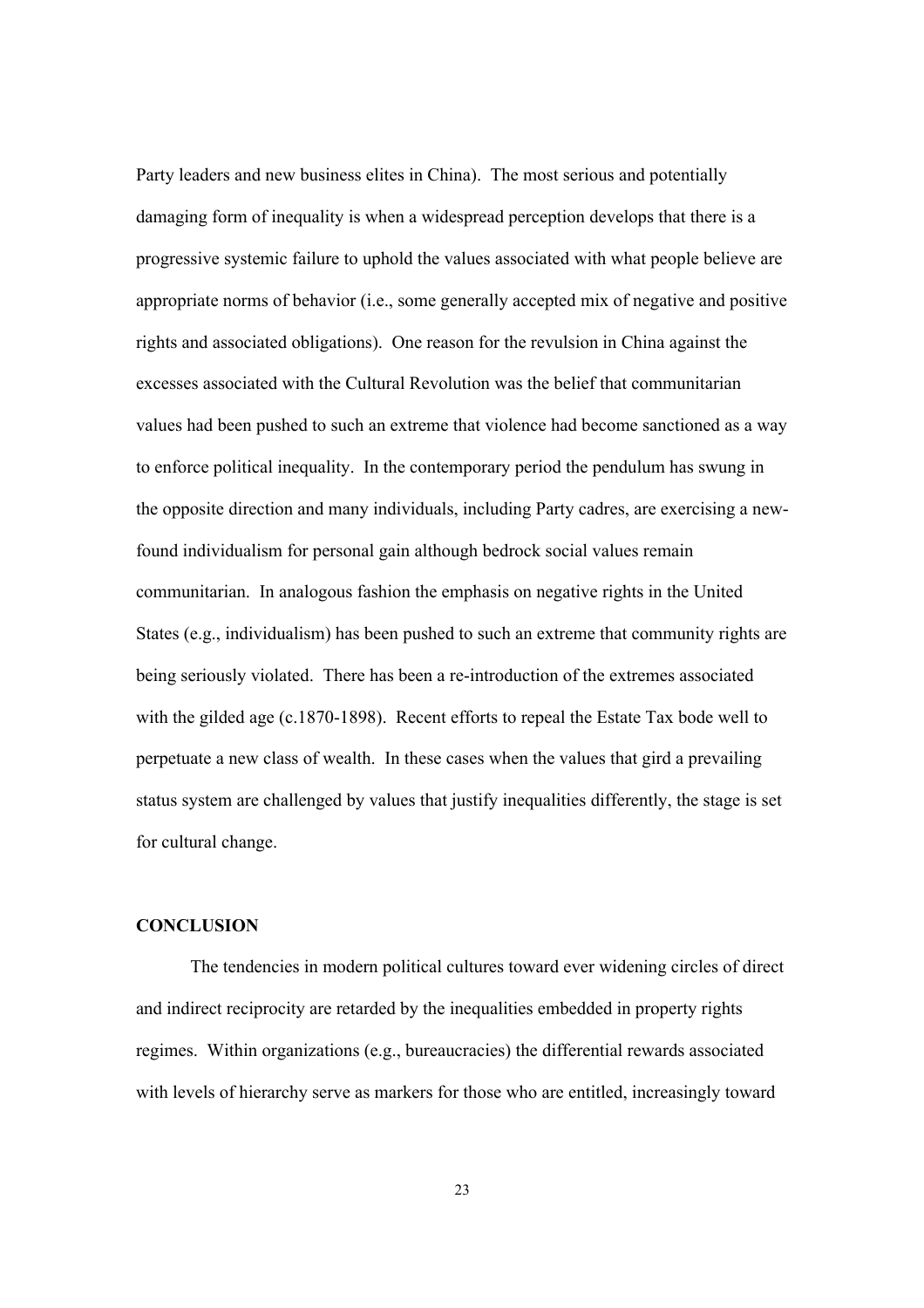the top, to provide direction to others. Given demands for the efficient realization of specified goals (profit, victory, etc.) the maintenance of hierarchy is self justifying and resistant to modification. The legitimization of inequality is thus powerfully bolstered by social structures that provide differential rewards. (Presthus, 1978)

Modern societies use a differential emphasis on negative or positive rights to provide a moral justification for the rewards that go to leadership. In this sense the moral virtues that serve as the glue for social solidarity are also justifications for why some in society should have enhanced rewards and others less. Inequality, then, is built into the very fabric of the moral values, the political culture, that regulate inter-hierarchical relations.

Yet this alone does not completely explain why inequality persists. Because inequality is inextricably entwined with justifications for social solidarity, it is unquestioned by those who reason in a conventional manner. Such individuals accept the dictates of authority or the laws of society as having preeminent moral worth. Since most people in modern societies reason this way, there is an inherent bias for the majority to accept inequality, even glaring inequality, as morally legitimate. The reasons for the persistence of inequality, then, are not only social structural, they are also deeply rooted in the way that people reason about inequality.

#### **BIBLIOGRAPHY**

Alexander, Richard D. (1987). The Biology of Moral Systems. New York: Aldine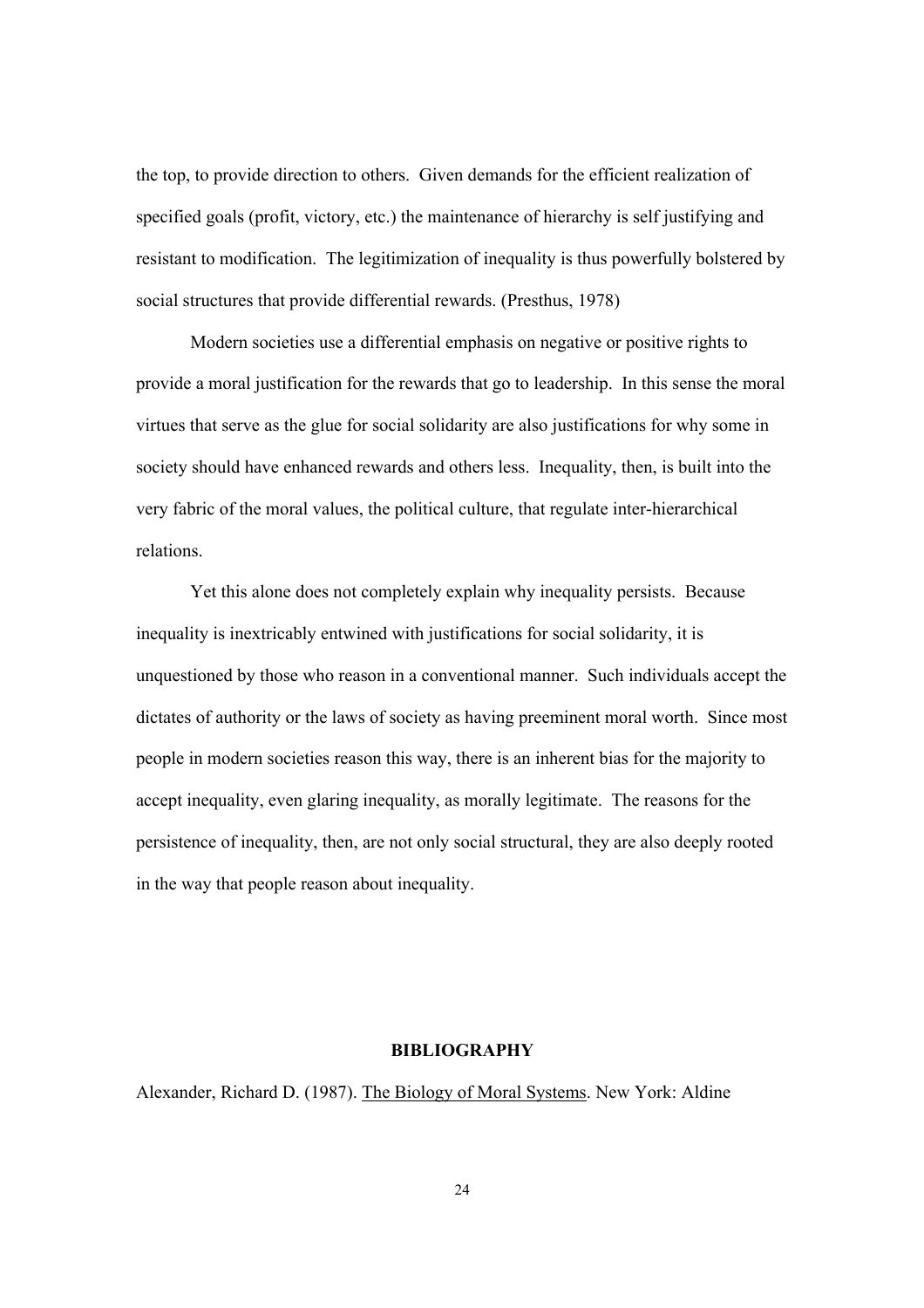De Gruyter.

Axelrod, Robert. (1984). The Evolution of Cooperation. New York: Basic Books.

- Blackmore, Susan. (1999). The Meme Machine. New York: Oxford University Press.
- Bowles, Samuel and Herbert Gintis. (December-January, 1998-99). "Is Equality Passe?" Boston Review. 23:6. 4-10.
- Buchanan, William. (2002). "The Mathematics of Inequality," Australian Financial Review. [Online].
- Cavalli-Sforza, L.L. and M.W. Feldman. (1981). Cultural Transmission and Evolution: A Quantitative Approach. Princeton: Princeton University Press.

Chinadaily. (August 27, 2004). "China home to 236,000 millionaires." [Online].

- Han, Taejoon. (1997). "China: a shared poverty to uneven wealth?". China Economic Review. Income Inequality Widening. [Online, Lexus/Nexus).
- Hartshorne, H. and M.A. May. (1928). Studies in the Nature of Character. Volume I: Studies in Deceit. New York: Macmillan.

Irons, William. (1991). "How Did Morality Evolve?" Zygon. 26:1. 49-89.

- Krugman, Paul. ( October 20, 2002). "For Richer." [Online]
- Leonhardt, David. (August 27, 2004). "More Americans Were Uninsured and Poor In 2003, Census Finds." [Online, NY Times].
- People's Daily. (August 31, 2001). "How Wide is the Gap of China's Individual Income?" [Online].
- People's Daily. (March 18, 2004). China's income distribution policy urged to be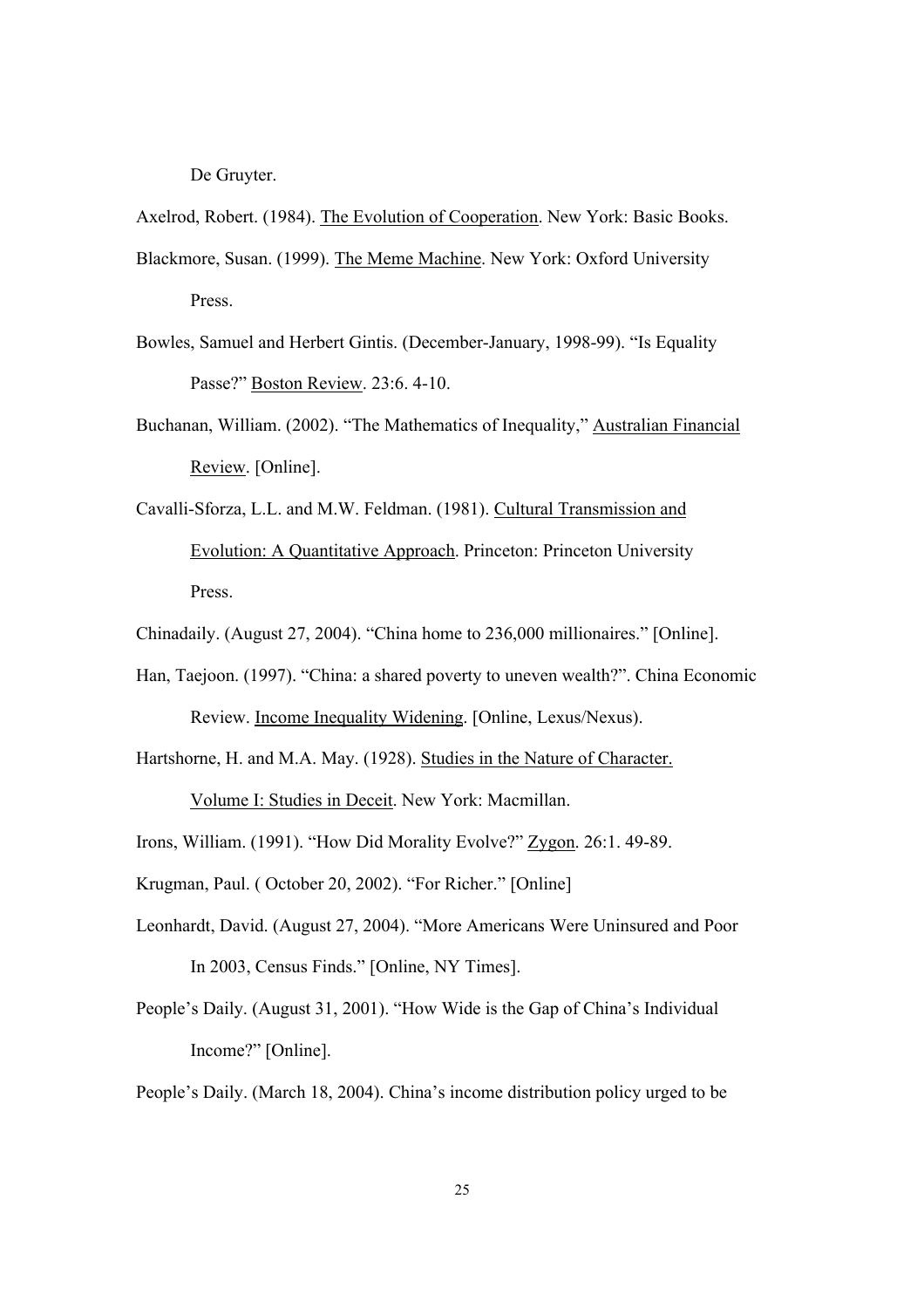adjusted." [Online].

Lichbach, Mark I. (1997). "Social Theory and Comparative Politics," In Mark Irving Lichbach and Alan S. Zuckerman (Eds.). Comparative Politics: Rationality, Culture, and Structure. (pp. 239-276). New York and Cambridge: Cambridge University Press

Presthus, Robert. (1978). The Organizational Society. New York: St. Martin's Press.

- Rae, Douglas W. and Douglas Yates, et al. (1981). Equalities. Cambridge, MA: Harvard University Press.
- Ridley, Matt. (1997). The Origins of Virtue: Human Instincts and the Evolution of Cooperation. New York: Viking Penguin.
- Ross, Marc Howard. (1997). "Culture and Identity in Comparative Political Analysis," In Mark Irving Lichbach and Alan S. Zuckerman (Eds.). Comparative Politics: Rationality, Culture, and Structure. (pp. 42-80). New York and Cambridge: Cambridge University Press.
- Scott, Robert. (2000). "America's Growing Inequality of Income and Wealth." Oeconomicus. IV. [Online].
- Sigmund, Karl, Ernst Fehr and Martin A. Nowak. (2002). "The Economics of Fair Play." Scientific American. 286:1. 83-87.
- Snarey, John R. (1985). "Cross-Cultural Universality of Social-Moral Development: A Critical Review of Kohlbergian Research." Psychological Bulletin. 97:2. 202-232.
- Trivers, Robert L. (1985). Social Evolution. Menlo Park, CA: The Benjamin Cummings Publishing Co., Inc.